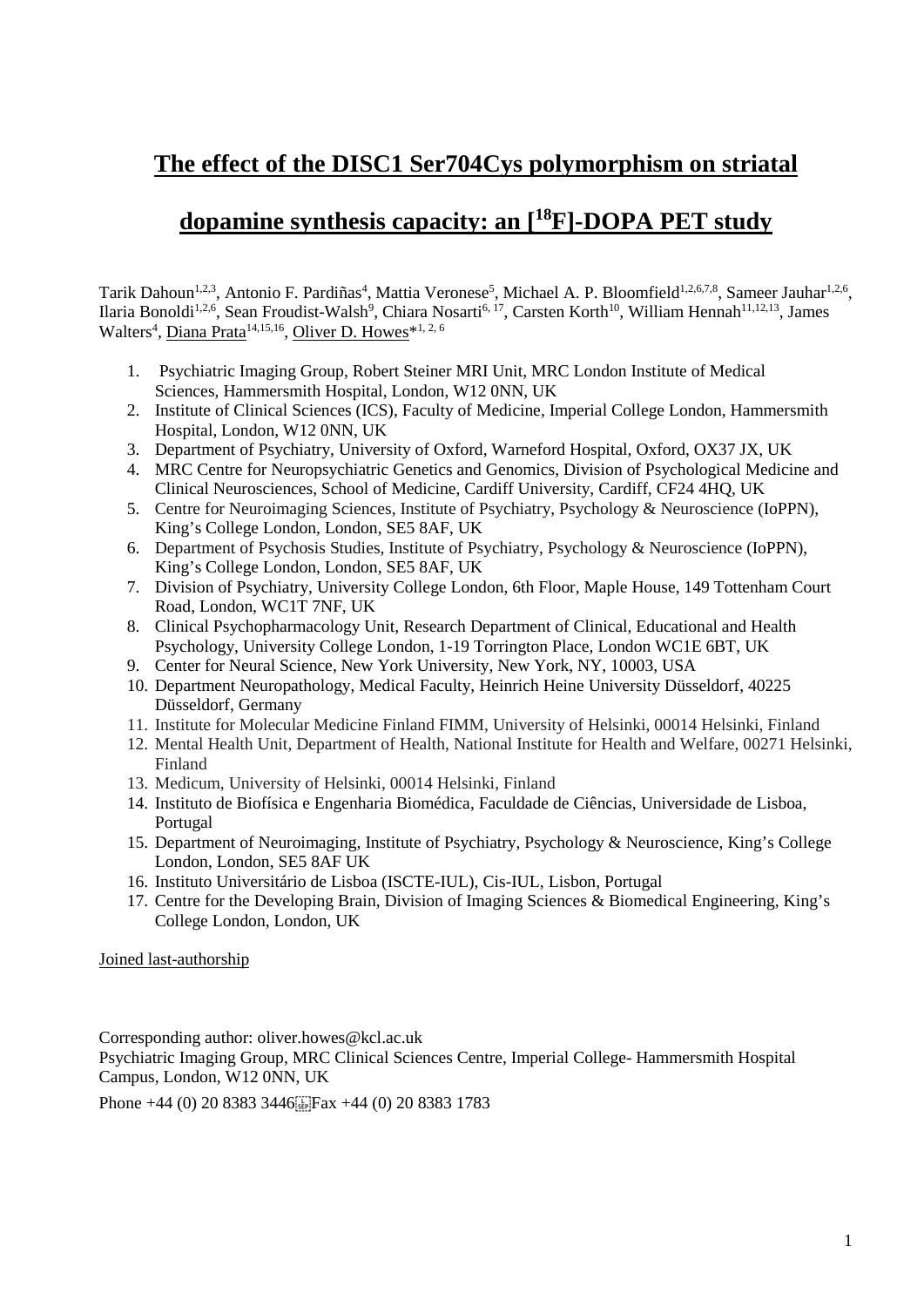### **Abstract**

Whilst the role of the Disrupted-in-Schizophrenia 1 (*DISC1*) gene in the aetiology of major mental illnesses is debated, the characterisation of its function lends it credibility as a candidate. A key aspect of this functional characterisation is the determination of the role of common non-synonymous polymorphisms on normal variation within these functions. The common allele (A) of the *DISC1* SNP rs821616 encodes a serine at the Ser704Cys polymorphism, and has been shown to increase the phosphorylation of extracellular signalregulated protein Kinases 1 and 2 (ERK1/2) which stimulate the phosphorylation of tyrosine hydroxylase, the rate-limiting enzyme for dopamine biosynthesis. We therefore set out to test the hypothesis that human serine (A) homozygotes would show elevated dopamine synthesis capacity compared to cysteine homozygotes and heterozygotes (TT and AT) for rs821616. [<sup>18</sup>F]-DOPA PET was used to index striatal dopamine synthesis capacity as the influx rate constant  $K_i^{cer}$  in healthy volunteers *DISC1* rs821616 serine homozygotes (N=46) and healthy volunteers *DISC1* rs821616 cysteine homozygotes and heterozygotes (N=56), matched for age, gender, ethnicity and using three scanners. We found *DISC1* rs821616 serine homozygotes exhibited a significantly higher striatal  $K_i^{cer}$  compared to cysteine homozygotes and heterozygotes ( $p=0.012$ ) explaining 6.4% of the variance (partial eta squared=0.064). Our finding is consistent with its previous association with heightened activation of ERK1/2, which stimulates tyrosine hydroxylase activity for dopamine synthesis. This could be a potential mechanism mediating risk for psychosis, lending further credibility to the fact that DISC1 is of functional interest in the aetiology of major mental illness.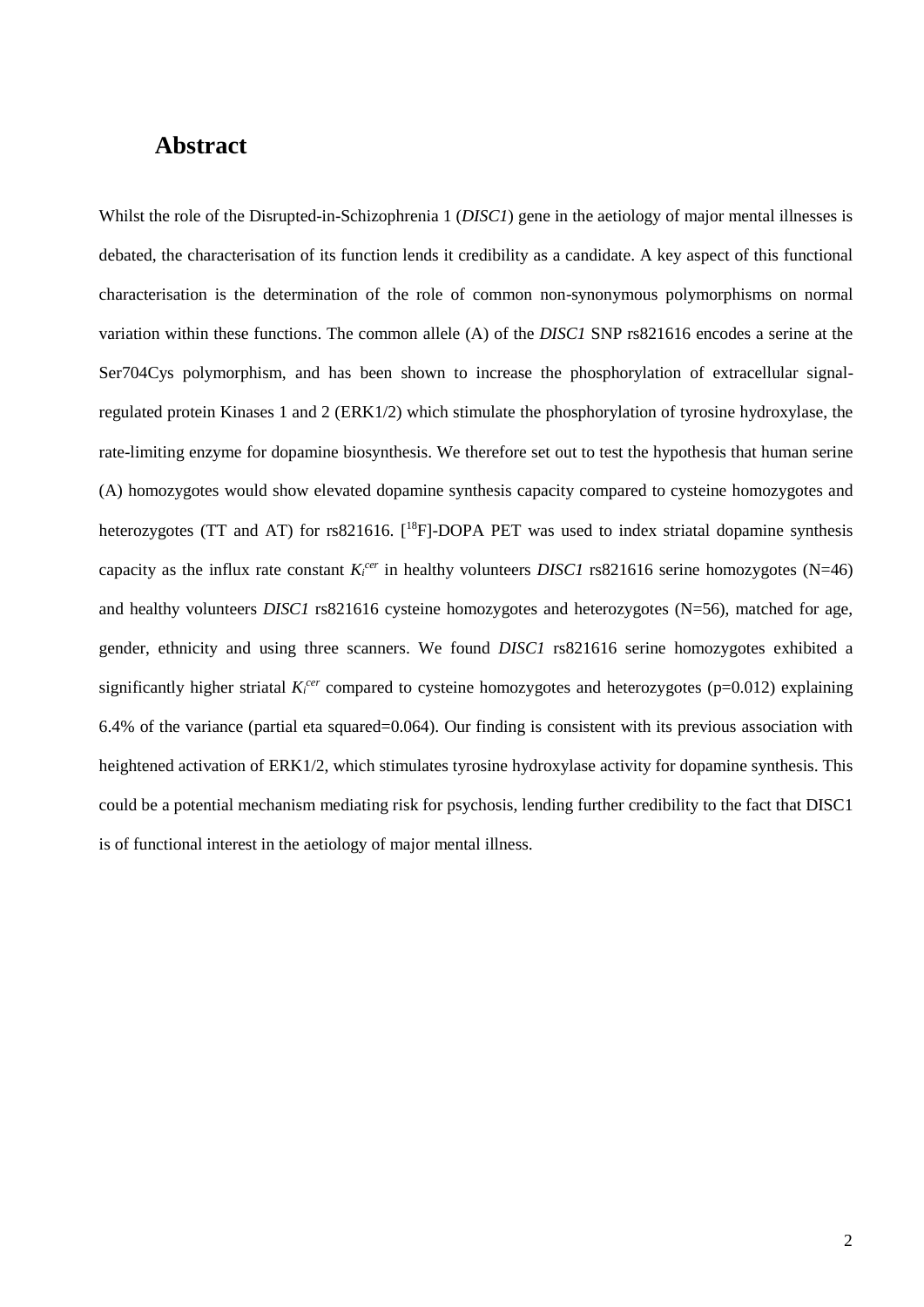### <sup>1</sup>**Introduction**

2 The dopamine hypothesis has been a leading theory underlying the neurobiology of schizophrenia for 3 the last four decades (1, 2). The hypothesis was initially based on evidence showing that antipsychotic 4 medications block dopamine receptors (3-5) and that drugs increasing dopamine levels elicit psychotic 5 symptoms in healthy people (6-8) and people with schizophrenia  $(9, 10)$ . Using  $[{}^{18}F]$  fluoro-3,4-6 dihydroxyphenyl-L-alanine (F-DOPA) Positron Emission Tomography (PET), increased presynaptic 7 dopamine synthesis capacity has been found in schizophrenia (11), people with prodromal psychotic 8 symptoms (12, 13) and those with clinical progression to psychosis (14). Whilst a substantial body of 9 evidence supports the role of increased presynaptic dopamine synthesis capacity in the pathoaetiology 10 of psychosis, little is known about how genetic factors affect the implicated dopamine system(s) (15).

11

12 The *Disrupted-in-Schizophrenia 1* (*DISC1*) gene was originally discovered at the breakpoint of a 13 balanced t(1;11) (q42;q14.3) translocation in a Scottish family with a high-prevalence of psychiatric 14 disorders including schizophrenia (16-18). Further evidence for a link between *DISC1* and psychotic 15 and affective disorders emerged from the follow-up of families displaying rare *DISC1* mutations (19, 16 20) and large family-based studies in the population isolate of Finland (21-23) although a large meta-17 analysis of families did not observe linkage at this region (24). Furthermore, evidence from individual 18 population-based cohorts has been inconsistent (25, 26) leading to ongoing debate on its involvement 19 in schizophrenia (27, 28). Whilst this controversy remains unresolved, there is value in seeking 20 convergent evidence via studies elucidating the functional impact of the gene and its variations (29- 21 32). DISC1 is a scaffold protein involved in a wide range of neuronal functions including neuro-22 signalling (30, 33). Preclinical studies show that *DISC1* variant models exhibit increased 23 amphetamine-induced dopamine release in the ventral striatum (see (34-37) reviewed in (38), 24 indicating that *DISC1* variations might affect presynaptic dopamine synthesis capacity.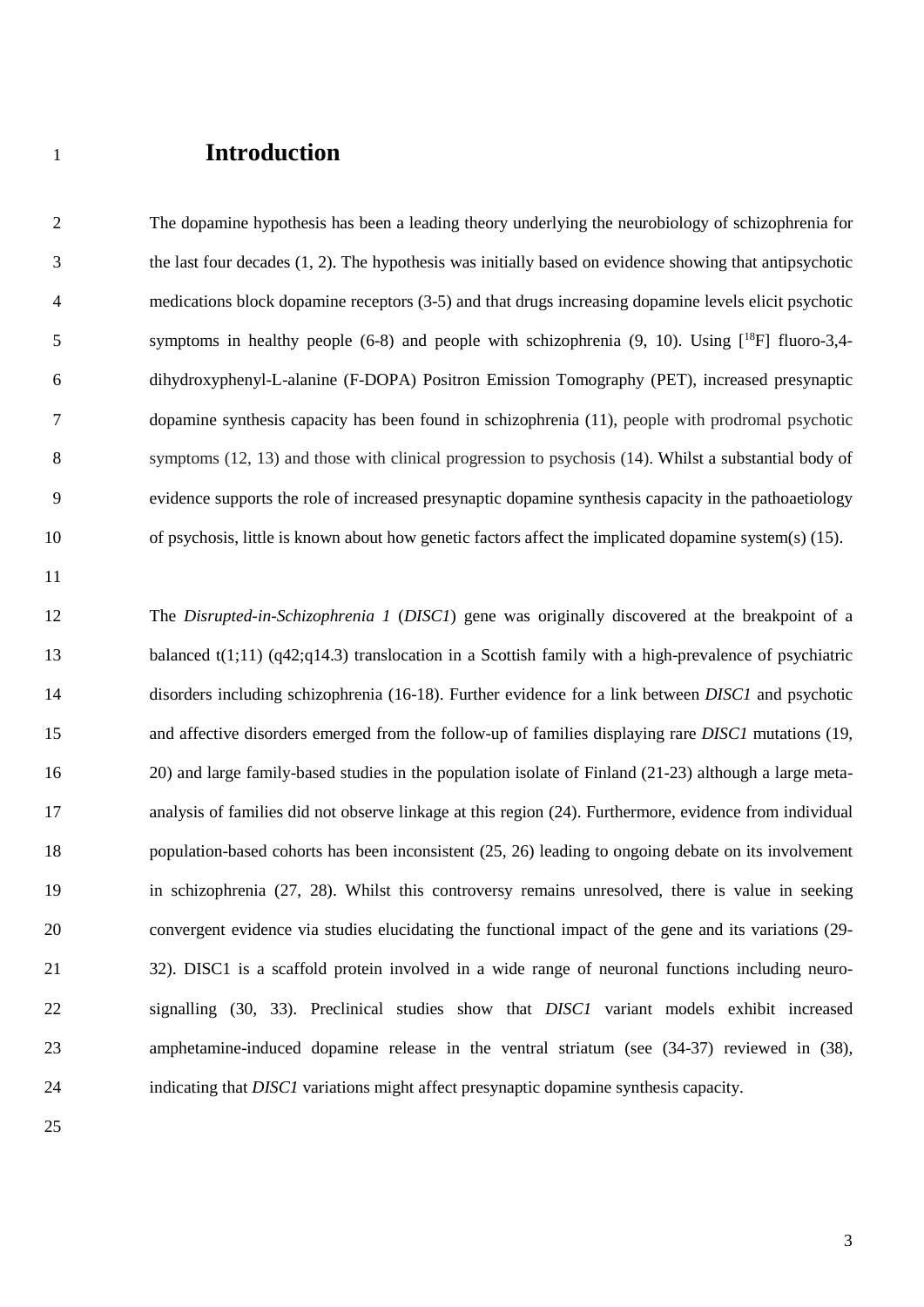26 One of the most studied *DISC1* single nucleotide polymorphisms (SNPs) is rs821616 which is a non-27 synonymous mutation leading to the translation of a serine (A allele) or a cysteine (T allele) at codon 28 704 in exon 11 (39). Importantly, this polymorphism represents therefore not only a variation at the 29 genetic sequence level but also at the protein sequence level of DISC1. At a molecular level, 30 Hashimoto et al. (2006) found that overexpression of the serine variant of codon 704 by viral 31 transduction resulted in a significant increase in phosphorylated ERK1/2, the more biologically active 32 form (40). ERK1/2 in turn regulates the state of phosphorylation of tyrosine hydroxylase, the rate-33 limiting enzyme for dopamine biosynthesis, to increase its activity and subsequent dopamine synthesis 34 by up to two-fold (41-44). Dopamine is synthesized by converting first tyrosine into dihydroxyphenyl-35 L-alanine (L-DOPA) by tyrosine hydroxylase, and second dihydroxyphenyl-L-alanine (L-DOPA) into  $36$  dopamine by aromatic acid decarboxylase (45). [<sup>18</sup>F]-DOPA PET signal reflects aromatic acid 37 decarboxylase function and dopamine storage capacity (45), but not directly tyrosine hydroxylase 38 function. However, it should be noted that 1) tyrosine hydroxylase is the rate limiting step for 39 dopamine synthesis capacity (43) and 2) the topological distribution of the  $[18F]$ -DOPA signal 40 correlates highly with tyrosine hydroxylase immunostaining in unilaterally 6-hydroxydopamine (6-  $OHDA$ -lesioned rats, thus indicating that the  $[{}^{18}F]$ -DOPA signal is strongly influenced by 42 endogenous dopamine formed by tyrosine hydroxylase (46).

43

44 In summary, preclinical findings suggest that the Ser704Cys variation affects dopamine synthesis by 45 regulating ERK1/2 and its control over tyrosine hydroxylase activity. However, it remains unknown 46 whether the Ser704Cys variation is associated with altered dopamine synthesis in humans. The aim of 47 this study was therefore to test the hypothesis that serine homozygotes would exhibit increased striatal 48 dopamine synthesis capacity relative to cysteine homozygotes and heterozygotes.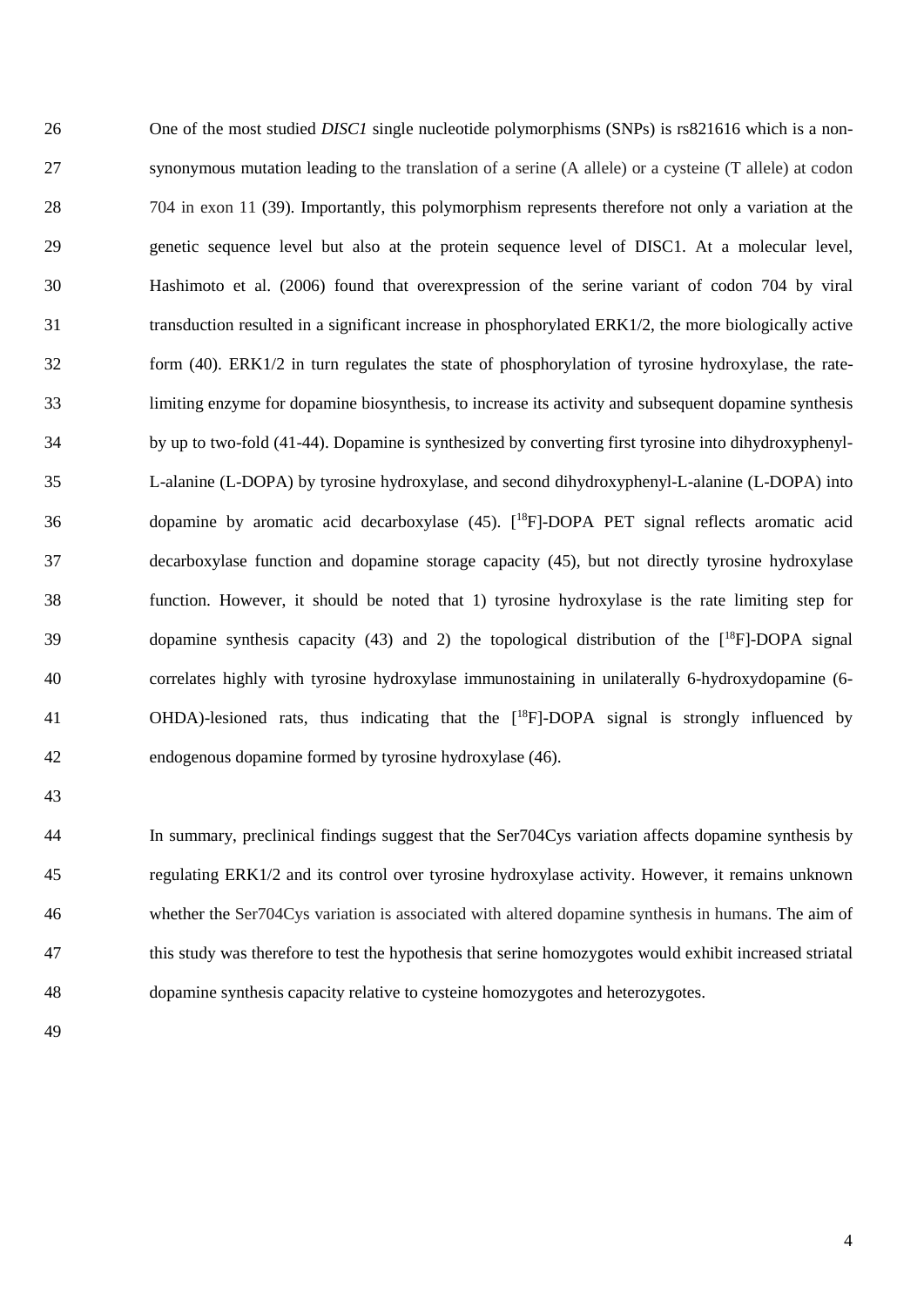### <sup>50</sup>**Results**

51 Demographics, scan parameters including the injected dose and substance use characteristics are 52 shown in table 1. A total of 46 serine homozygotes and 56 cysteine homozygotes and heterozygotes 53 (which encompass 45 heterozygotes and 11 cysteine homozygotes) were included in the study. The 54 genotype frequencies (shown in table 1) did not significantly deviate from Hardy–Weinberg 55 equilibrium ( $χ$ 2 = 1.422 with p=0.233), with a Minor Allele Frequency (T allele) of 0.335. Age (year) 56 and  $K_i^{cer}$  (1/min) in the striatum were normally distributed across the two groups whereas injected dose 57 (MBq) was not. There was no significant difference in age between groups t(100)=1.588, p=0.115 58 (independent t test) and no significant difference in injected dose p=0.408 (Mann Whitney test). 59 Levene's test indicated no difference between the variances in the two groups, F=0.398, p=0.529. The 60 univariate ANCOVA showed that the main effect of the *DISC1* SNP rs821616 on the dopamine 61 synthesis capacity in the striatum was significant, F (1,96) = 6.555, p=0.012, partial eta squared 62 =0.064. The effects of the covariates were: for scanner,  $F(1,96)=16.573$ ,  $p<0.01$ , age,  $F(1,96)=1.056$ , 63 p=0.307, gender, F(1,96)=0.114, p=0.736 and ethnicity, F(1,96)=0.061, p=0.805.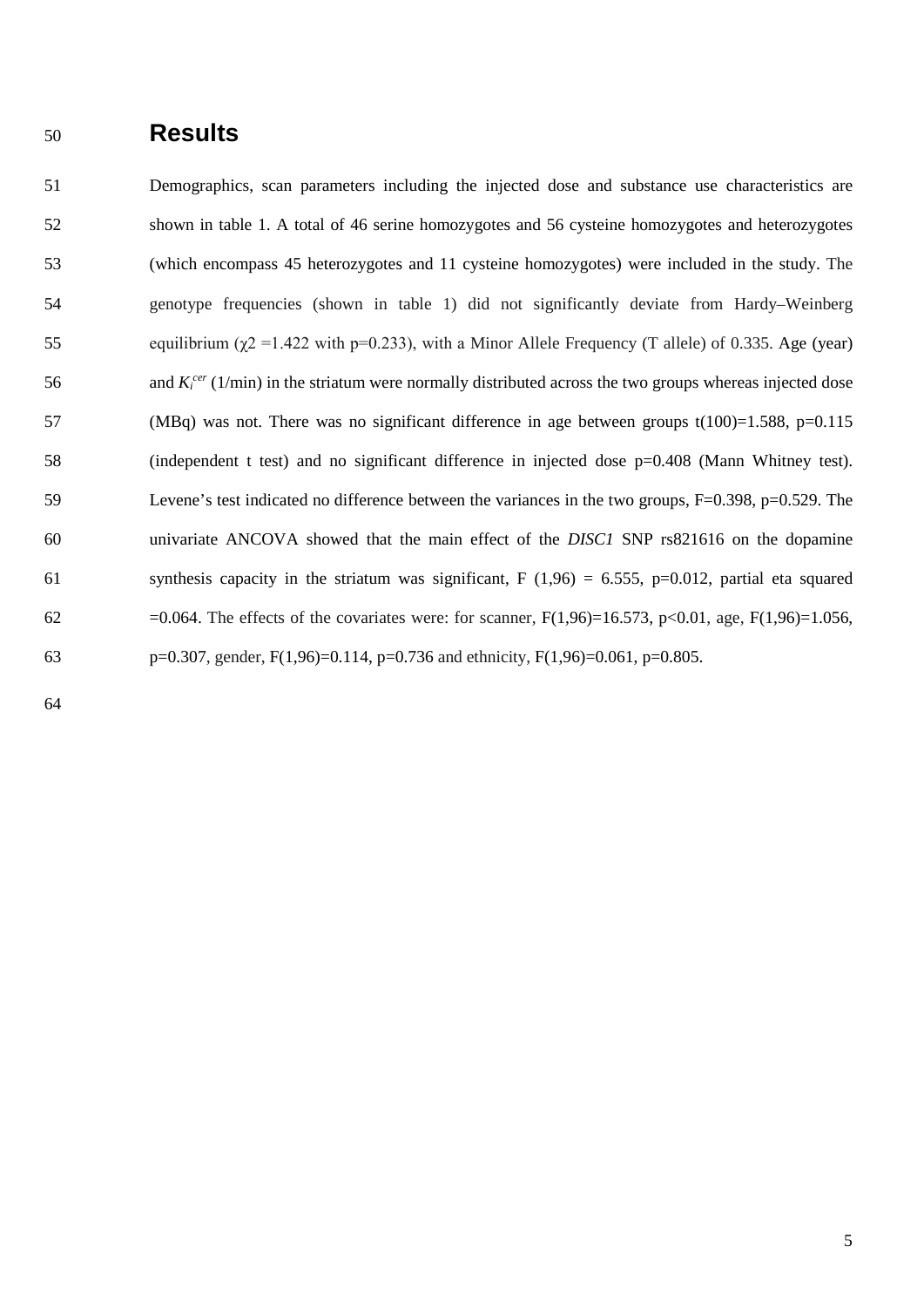### <sup>65</sup>**Discussion**

66 In line with our hypothesis, we found that participants serine homozygotes (AA genotype) for the Ser704Cys functional DISC1 polymorphism exhibited a significantly greater  $K_i^{cer}$  value in the 68 striatum, indicating greater dopamine synthesis capacity compared to cysteine homozygotes and 69 heterozygotes (AT or TT genotype). This result is in accordance with preclinical evidence showing 70 that the serine 704 DISC1 variant increases the activity of ERK1/2, which in turn enhances the 71 phosphorylation of tyrosine hydroxylase, the rate limiting step in dopamine synthesis (41, 47).

#### 72 **Limitations**

73 The main limitation of this study was that we used data from three different PET scanners, which 74 could add error variance. However, scanner was included as a covariate to adjust for this. Furthermore, 75 the effect of the Ser704Cys polymorphism remained significant when we only included subjects from 76 PET scanner 2 (F(1,28) = 5.273, p=0.029 (N=16 cysteine homozygotes and heterozygotes, N=17 77 serine homozygotes)), but not PET scanner 1 only (F(1,30) = 0.766, p=0.388, (N=19 cysteine 78 homozygotes and heterozygotes, N=16 serine homozygotes)) and PET scanner 3 only (F(1,29) = 79 0.426, p=0.519, (N=21 cysteine homozygotes and heterozygotes, N=13 serine homozygotes)). It is 80 important to recognise that we measured the final step in the synthesis of dopamine, the conversion of 81 L-DOPA into dopamine via aromatic acid decarboxylase (AADC). However, the parameter measured 82 could be affected by other variables including the uptake of L-DOPA into the brain, although this 83 should be controlled for by the reference region and there is no *a priori* reason to consider that this 84 should be affected by the DISC1 protein. Importantly, this polymorphism was chosen based on a 85 specific prior hypothesis. Although there was evidence to reject the null hypothesis, the p-value would 86 not survive genome-wide correction and therefore the result requires replication.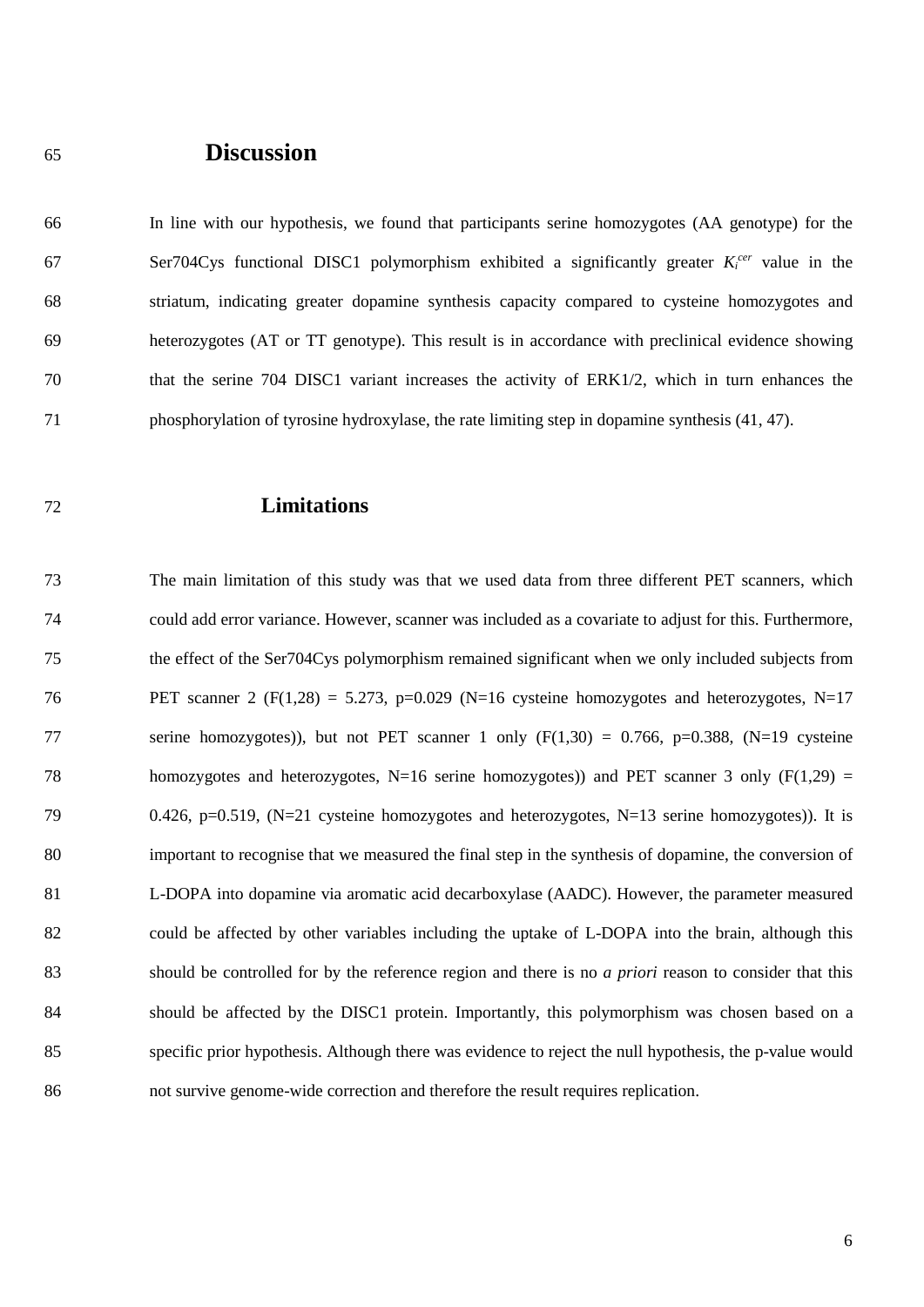#### 87 **Implications for mental disorders**

88 The Ser704Cys polymorphism has been associated with schizophrenia with an odds ratio in the range 89 of 1.3 – 4.18 in various populations including European (48), mixed European/African-American (49), 90 and Chinese Han (50-52). Inconsistencies have been found, with some studies indicating increased 91 risk associated with the serine (A) allele (48, 51), whilst others the cysteine (T) (allele) (50, 52) and no 92 association found (25) mainly in the Japanese population (53-55). A recent meta-analysis has also 93 reported association of the serine allele with schizophrenia in Chinese (OR=1.338) and Japanese 94 populations (OR=1.524), as well as in the overall mixed race sample (56). The inconsistencies in these 95 results might be due to different ethnic populations. It should be noted that ever expanding studies of 96 European ancestry population level genetic variants in schizophrenia continually demonstrate no 97 significant associations at the entire *DISC1* locus (57, 58), although there is evidence implicating the 98 DISC1 interactor phosphodiesterase 4B (PDE4B) as a genome-wide significant single gene locus in a 99 recent large schizophrenia genome-wide association study (GWAS) (58). Whilst GWAS have made 100 crucial advances in the understanding of the genetic of schizophrenia, the biological mechanisms 101 directly underlying the disorder remain yet poorly elucidated (59-61). In this context, the DISC1 102 protein has been suggested as a biological candidate of interest for investigating molecular 103 mechanisms of mental illnesses at the protein levels (33, 62). Beyond studies of dichotomous 104 diagnoses, the serine allele has also been associated with increased risk for poor concentration among 105 Korean patients with schizophrenia (63), increased severity of positive symptoms and hallucinations in 106 European patients with First-Episode Psychosis (64) and increased lifetime severity of delusions in 107 European patients with schizophrenia (65). A potential mechanism for the increased risk could be by 108 dysregulating the control of dopamine to lead to increased dopamine synthesis. Findings in prodromal 109 populations show that increased dopamine synthesis is associated with increased risk for psychosis 110 (12, 13). The difference in dopamine synthesis capacity we observe here between serine homozygotes 111 and carriers of the alternative allele is much smaller than the differences seen in at risk subjects (14,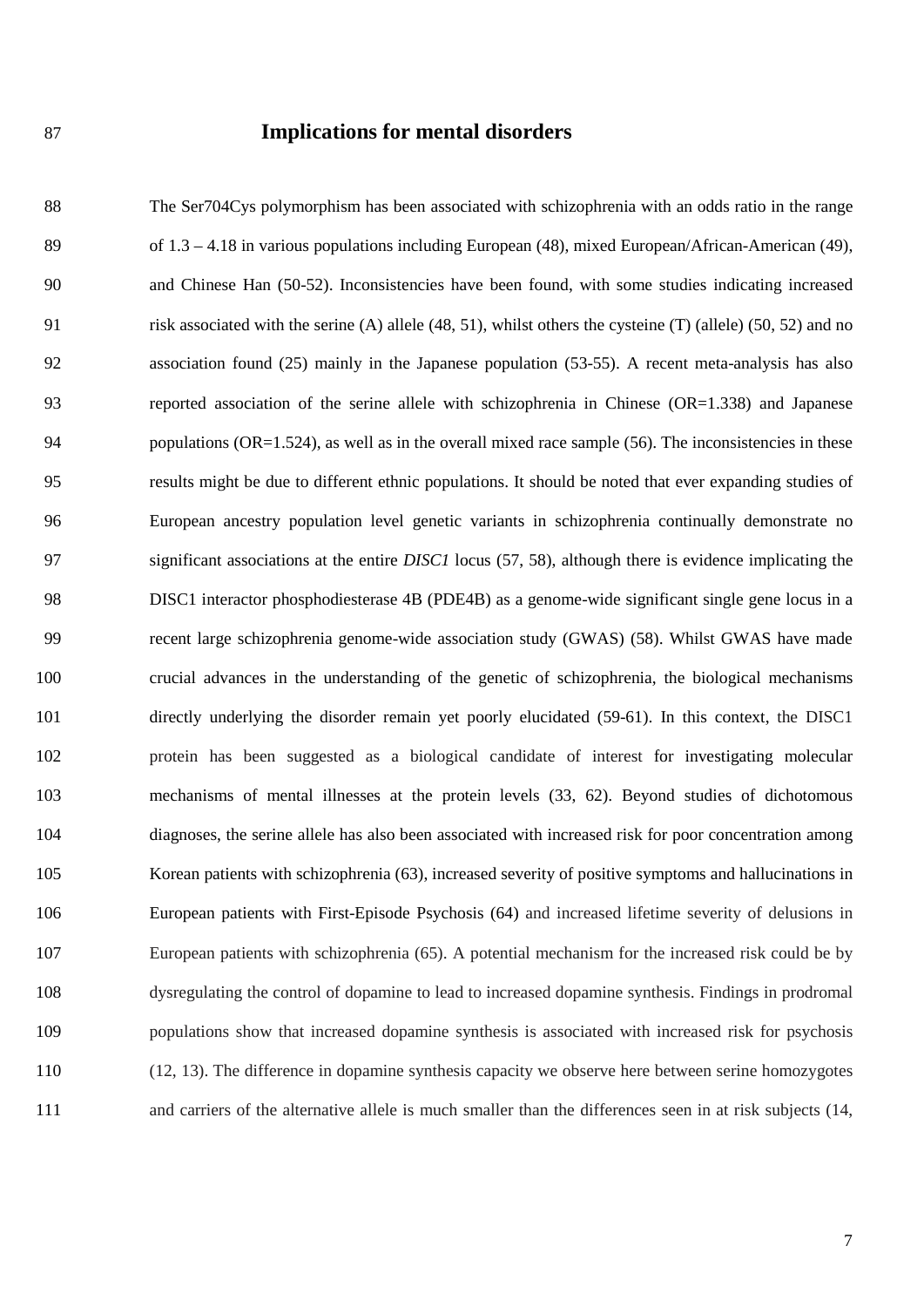112 66). It is therefore likely that the Ser704Cys variant interacts with other genetic changes to mediate 113 risk, potentially by affecting dopamine synthesis.

114

115 The fact that the common serine allele has been described as the risk allele is compatible with 116 schizophrenia GWAS, in which approximately 50% of the implicated index SNPs are the more 117 common alleles (67). At the population level, the genetic susceptibility to schizophrenia is caused by a 118 few rare variants of high penetrance (mainly copy number variants and translocations) and many 119 common variants of small penetrance (SNPs and variable number of tandem repeats) (68). As each 120 SNP very minimally impacts schizophrenia risk and is compatible with modern models of natural 121 selection (67), it is expected that other genetic factors are needed, in the same individual, to increase 122 the liability to a point of schizophrenia onset. For example, the Ser704Cys site affects interaction with 123 nuclear distribution element-like 1 (NDEL1) and its homolog Nuclear Distribution Element 1 (NDE1, 124 also known as NudE) (69, 70), and there is evidence for an interaction between NDEL1 rs1391768 125 and the Ser704 allele and the NDE1 rs3784859 and the Cys704 allele on the risk for schizophrenia in 126 European participants (71). Ser704Cys is also the binding site for proteins such as kendrin (also 127 known as pericentrin PCNT) and Pericentriolar material 1 (PCM1) (72), which have been both 128 described as risk factor genes for schizophrenia (73). Furthermore, environmental factors such as 129 exposure to psychosocial stress may also interact with the Ser704Cys polymorphism to affect 130 dopamine function and mediate risk for schizophrenia (15). Interestingly, using a transgenic 131 expression of truncated human Disc1 protein with dominant-negative effect, Niwa et al. have shown 132 that an interaction between *DISC1* and stress exposure, as a 3 week social isolation paradigm, 133 increased dopamine release after amphetamine challenge (34) and induced alterations in DNA 134 methylation of the tyrosine hydroxylase gene (74).

135

136 Evidence also suggests that the Ser704Cys polymorphism is a risk factor for affective disorders. The 137 cysteine allele has been associated with major depression in Japanese population (47), and shown to 138 form a protective haplotype for bipolar spectrum disorder with two others *DISC1* SNPs (rs1411771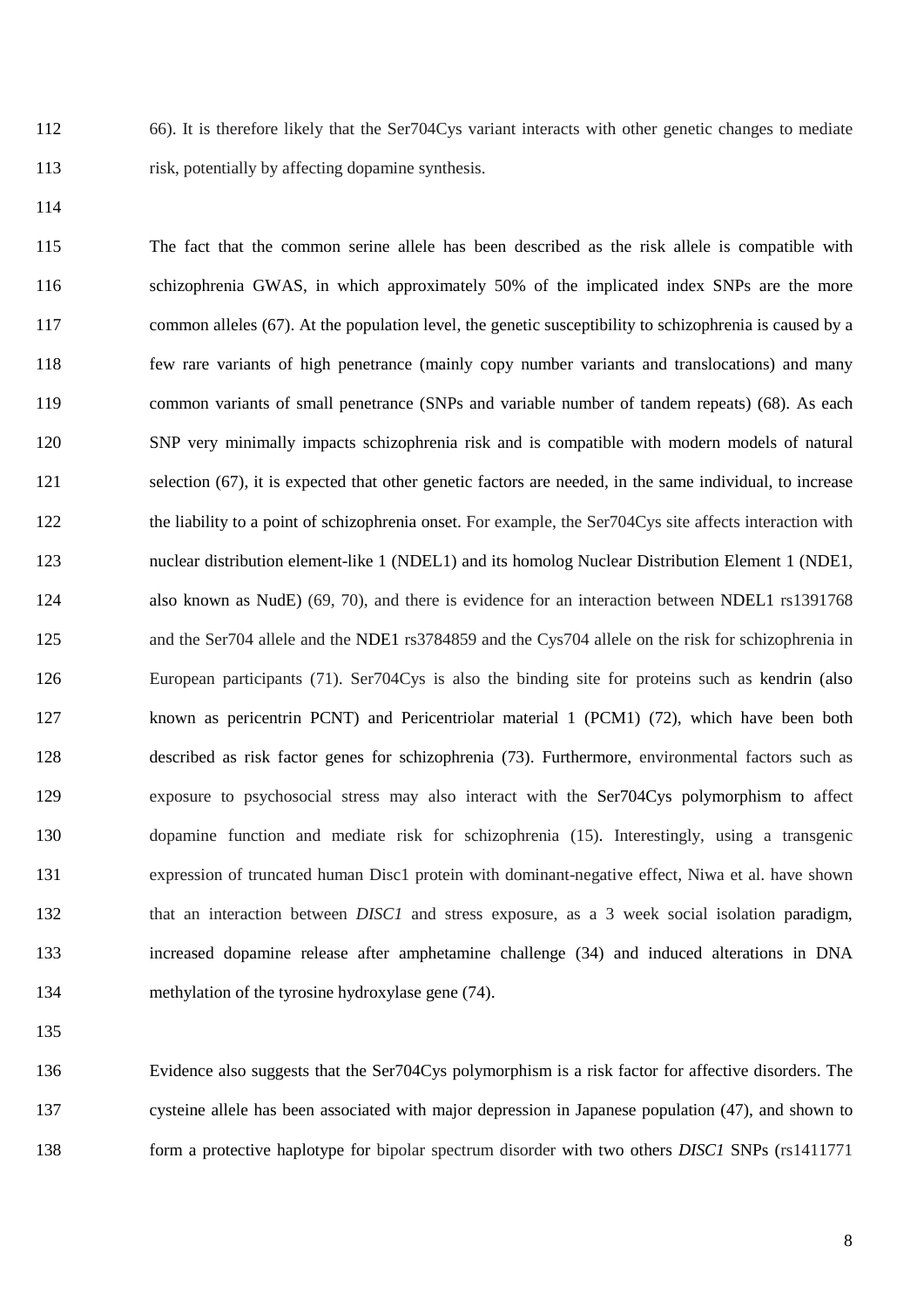139 and rs980989) in Finnish population (75), whereas a higher serine allele rate has been found in South 140 Indian population with bipolar disorder (76). Interestingly, increased dopamine synthesis capacity is 141 seen in both mania (77) and bipolar psychosis (78), whilst major depression with affective flattening is 142 characterized by a decreased synthesis capacity (79, 80).

143

144 The Ser704Cys SNP has also been shown to have a functional impact at the brain level (39). 145 Compared to healthy cysteine homozygotes and heterozygotes, serine homozygotes display increased 146 (for the same level of performance, thus putatively inefficient) prefrontal cortex activation in the left 147 middle and left superior frontal gyri and in the homologous right superior frontal gyrus, the left 148 inferior frontal and cingulate cortex, the thalamus and the caudate nucleus in a verbal fluency task 149 (81), as well as an effect on thalamic-prefrontal connectivity (82). Ser704Cys SNP has also been 150 shown to affect activation during declarative memory task with inconsistent findings. Callicott et al 151 (48) found decreased activation bilaterally in the hippocampal formation. 152 memory task and increased activation bilaterally in the hippocampal formation in an N-back task in 153 Ser704 homozygotes controls compared to cysteine homozygotes and heterozygotes, whereas Di 154 Giorgio et al (83) found increased hippocampal formation/dorsolateral prefrontal cortex coupling 155 during memory encoding in a declarative memory task in serine homozygotes compared to healthy 156 cysteine homozygotes and heterozygotes.

157

158 In summary, our results provide unprecedented preliminary evidence that DISC1 Ser704Cys has an 159 impact on the dopamine synthesis capacity, in a large sample of 102 healthy volunteers. Further 160 studies should aim at 1) replicating this result in different cohorts; 2) investigating potential epistatic 161 interactions with *DISC1* and other risk genes. Genetic studies based on molecular evidence could help 162 identify the molecular mechanism that underlies the pathoaetiology of dopamine-related disorders 163 such as psychotic disorders, and help identify novel potential treatment targets (15).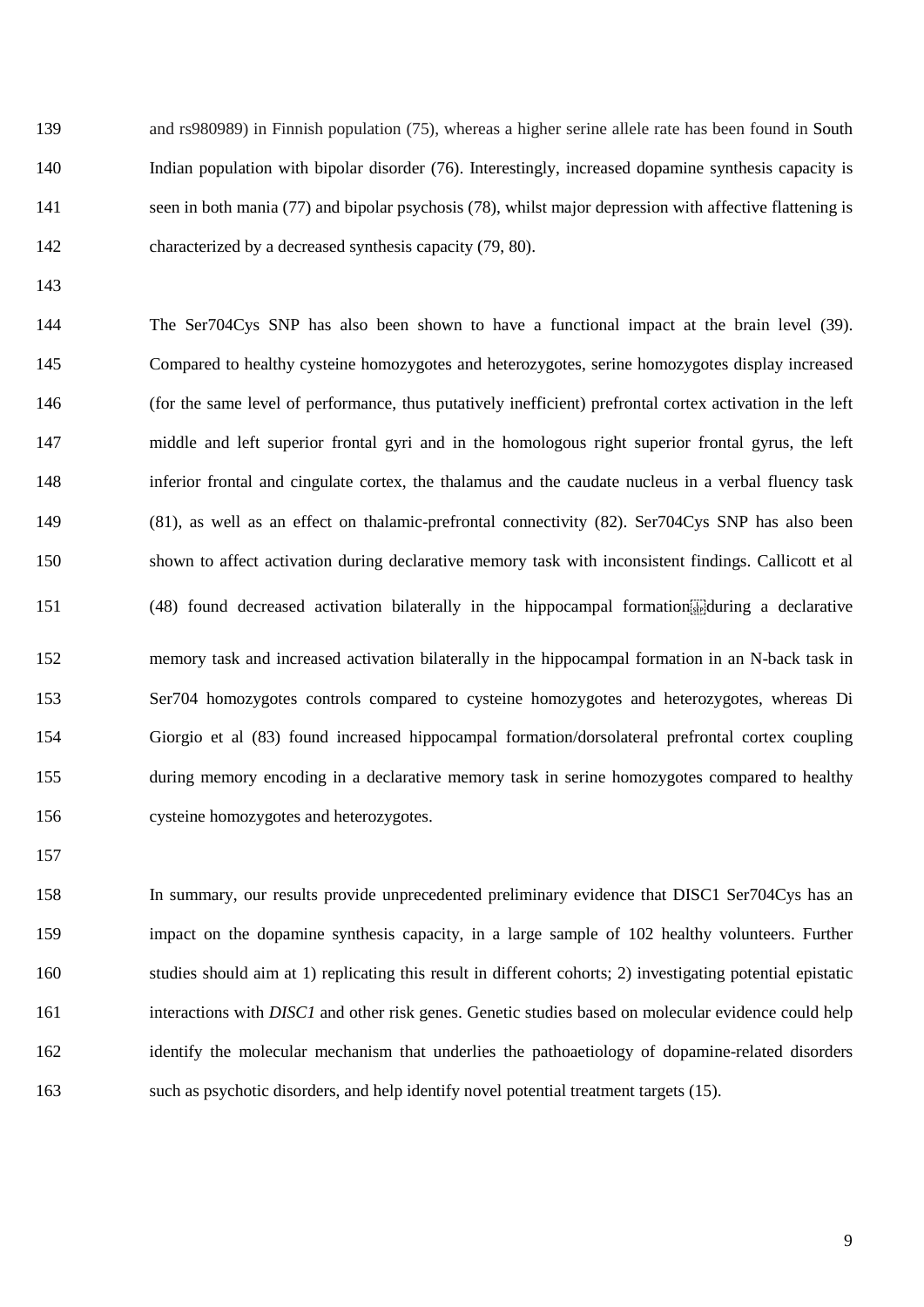### <sup>164</sup>**Conclusion**

165 We found that the serine allele of DISC1 Ser704Cys (rs821616) was associated with significantly 166 higher striatal dopamine synthesis capacity, consistently with its previous association with heightened 167 activation of ERK1/2 which stimulates tyrosine hydroxylase activity for dopamine synthesis. This 168 implicates the DISC1 polymorphism in altering a psychosis relevant mechanism in the brain i.e. the 169 facilitation of greater dopamine synthesis capacity. Although, this effect of rs821616 may be of too 170 small effect to be identified in population-based studies of end state diagnoses at their current large 171 size, it continues to implicate the functional role of DISC1. Firstly by highlighting the role of this 172 polymorphism at this gene in creating variation within the normal functioning of the brain, but also by 173 indicating this function as a potential mechanism through which other rare or familial mutations for 174 major mental illnesses could disrupt functioning and increase risk to these devastating disorders.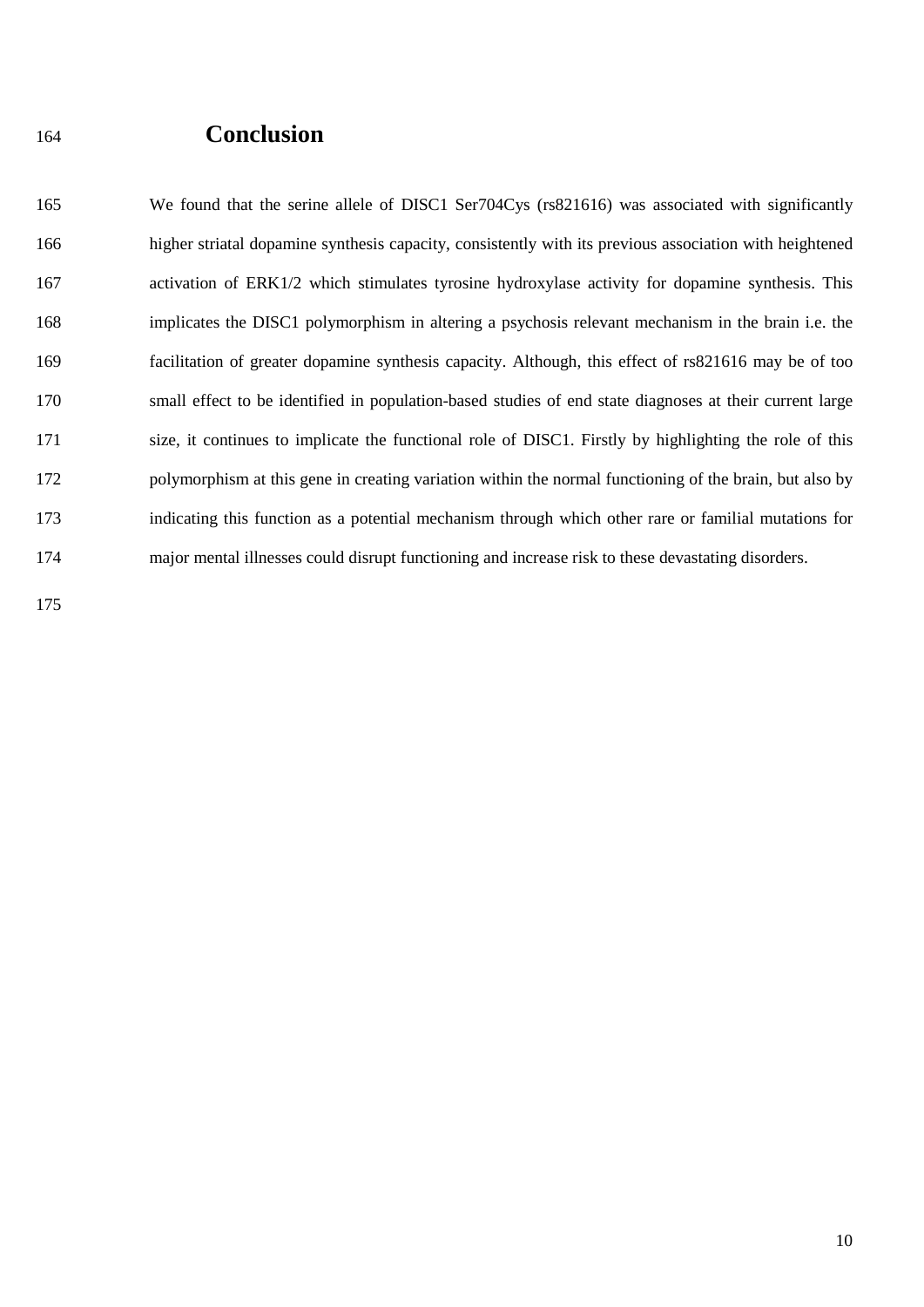### <sup>176</sup>**Material and Methods**

#### 177 **Overview**

178 All participants gave informed written consent to take part after full description of the study. All 179 studies were approved by the institutional review board and the local research ethics committee.

#### 180 **Participants**

181 Participants were recruited via advertisement in local media based in London. One hundred and 182 twenty-three participants underwent a  $[18F]$ -DOPA PET scan. For all participants the inclusion criteria 183 were 1) age above 18 years; 2) capacity to give written informed consent. The exclusion criteria were 184 1) any current medical conditions or history of medical condition (past minor self-limiting conditions 185 were permitted); 2) history of a psychiatric disorder as determined by the Structured Clinical Interview 186 for DSM-IV Axis 1 Disorders, Clinician Version (SCID-CV) (84); 3) history of substance 187 abuse/dependence as determined by the Structured Clinical Interview for DSM-IV Axis 1 Disorders, 188 Clinician Version (SCID-CV) (84); 4) history of head injury with a loss of consciousness; 5) a family 189 history of any psychotic disorder in first- or second-degree relatives; 6) contraindications to positron 190 emission tomography (PET) scanning (significant prior exposure to radiation, pregnancy or breast 191 feeding). All participants provided urine samples prior to the scan to screen for drug use and 192 pregnancy test in women. Six participants were excluded due to positive urine THC screening, 12 193 participants were excluded to contamination of samples and 3 participants were excluded due to 194 current psychotropic medication use. This resulted in the final inclusion of 102 participants (46 195 females/56 males, age: 30.2 $\pm$ 9.3 years (mean $\pm$ Standard Deviation). Both scanning and imaging 196 analysis were done blind to the genotype status.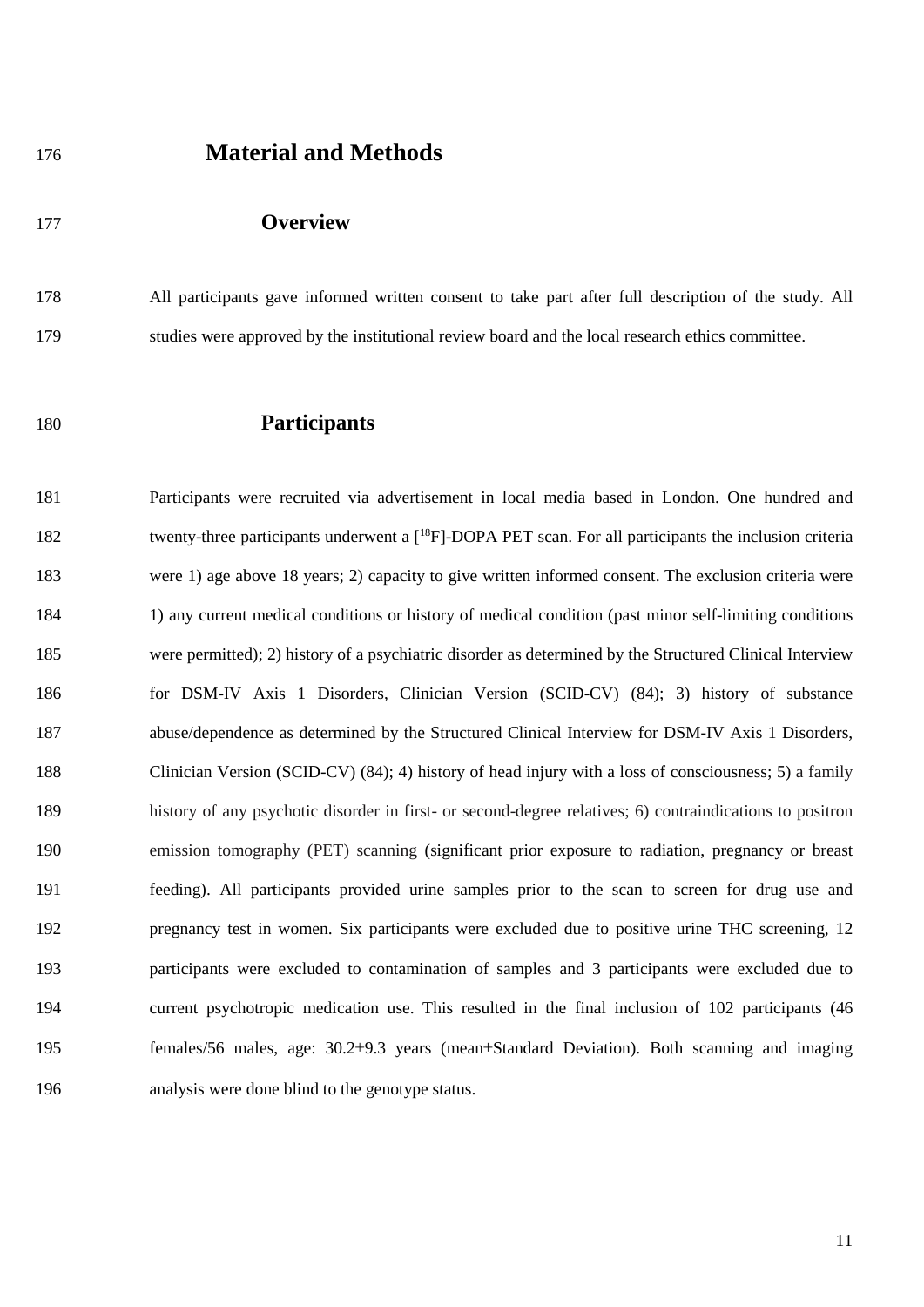### **[ <sup>18</sup>** 197 **F]-FDOPA PET**

198 PET data were acquired using three different PET scanners. PET scanner 1 was an ECAT HR+ 962 199 PET scanner (CTI/Siemens, Knoxville, Tennessee). The dynamic images were acquired in 3D mode 200 with an axial field of view of 15.5 cm and reconstructed using filterback projection. PET scanners 2 201 and 3 were two Siemens Biograph HiRez XVI PET-CT scanner (Siemens Healthcare, Erlangen, 202 Germany) at Imanova, Centre for Imaging Sciences. PET scanner 1 and PET scanner 2-3 were 203 identical with the only exception of the axial field of view: 16.2 cm vs 21.6 cm respectively. The 204 dynamic images were also reconstructed using a 3D filtered back-projection algorithm (discrete 205 inverse Fourier transform, DIFT) with a 128 matrix, a zoom of 2.6 and a 5mm isotropic Gaussian 206 smoothing. Participants were scanned at various times of the day. Some of the imaging data has been 207 included in prior reports but not for genetic analysis (85-88). For attenuation and model-based scatter 208 correction, a 10 min transmission scan was performed using a 150-MBq cesium-137 rotating point 209 source for the ECAT HR+ 962 PET scanner and a computed tomography scan (effective 210 dose=0.36 mSv) for the Siemens Biograph HiRez XVI PET-CT scanners were acquired prior to each 211 PET scan. Experimental protocol was consistent for all the participants (85). Participants were asked 212 to fast and abstain from smoking from midnight on the day of the scan as tobacco use has been 213 associated with increased striatal dopamine synthesis capacity (89) although this has not been 214 replicated (85). Oral doses of carbidopa (150mg) and entacapone (400mg) were administrated 1 hour 215 before scanning. While the first reduces the peripheral metabolism of the tracer (90), the latter 216 minimizes the formation of radiolabeled  $[{}^{18}F]$ -FDOPA metabolites, which can cross the blood-brain 217 barrier (91). Head movement was monitored and minimized with a light head strap. If participants 218 moved extensively during the acquisition or got out of the scanner a second attenuation correction 219 image was acquired at the end of the acquisition. PET data were acquired dynamically during 95 220 minutes after bolus injection of the radioactive tracer  $[{}^{18}F]$ -DOPA through a cannula inserted into a 221 vein. Dynamic data were binned into 26 frames (PET scanner 1) and 32 frames (PET scanner 2 and 3).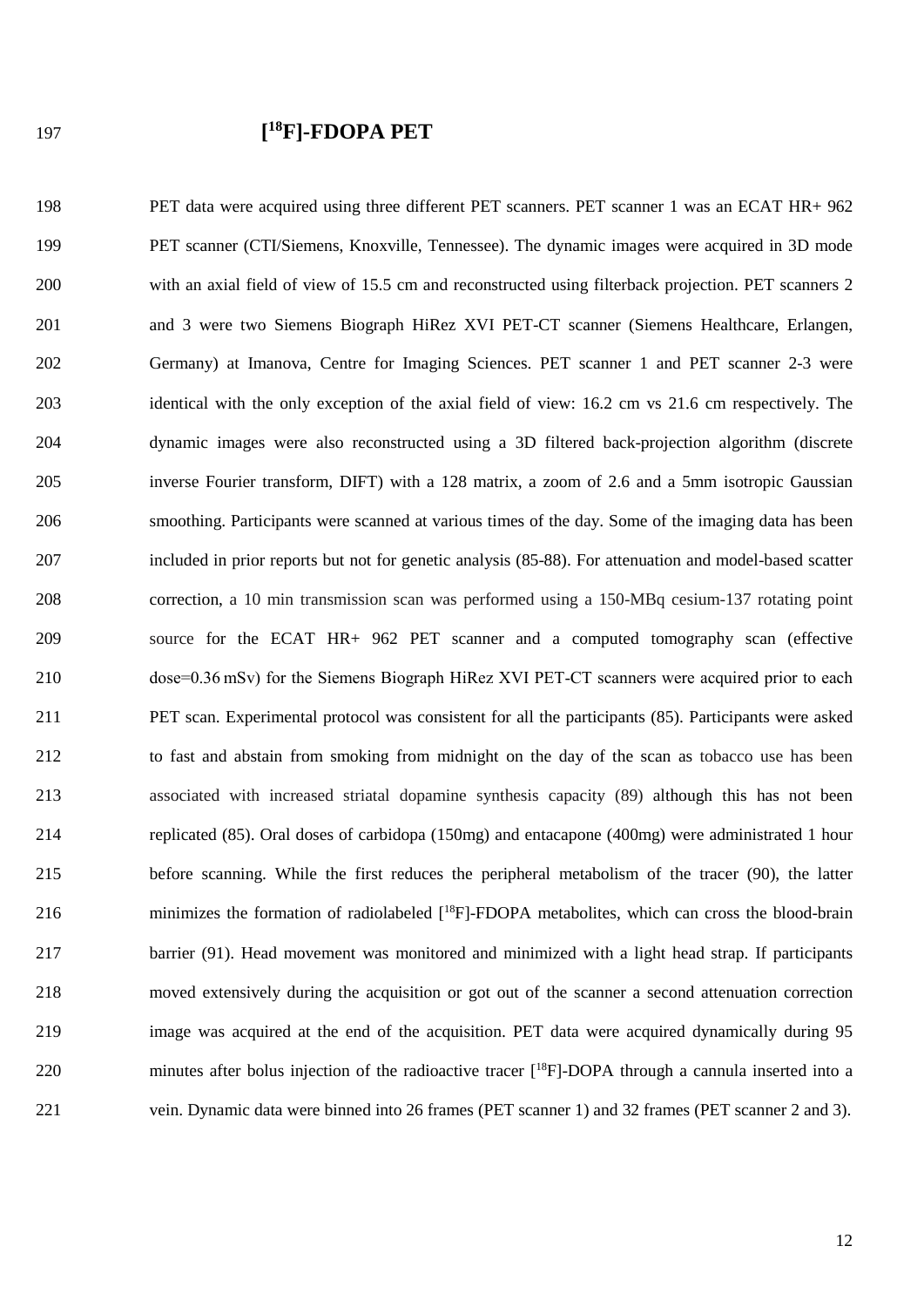#### 222 **Image Analysis**

223 Head movement was corrected using a frame-by-frame realignment and denoising algorithm (92) with 224 a level 2 order 64 Battle-Lemarie wavelet filter applied on the non- attenuation-corrected dynamic 225 images. These images were used because they include a significant scalp signal compared to 226 attenuation-corrected images (93). Frames were realigned to a reference frame corresponding to the 227 frame with the highest number of counts, i.e. obtained 7 minutes (for the ECAT HR+ 962 PET 228 scanner-CTI/Siemens, Knoxville, Tennessee) and 17 minutes (for the Siemens Biograph HiRez XVI 229 PET-CT scanners-Siemens Healthcare, Erlangen, Germany) after the radiotracer injection using a 230 mutual information algorithm (94). The transformation parameters were then applied to the 231 corresponding attenuation-corrected dynamic images. These realigned frames were summated, 232 creating a movement-corrected dynamic image from which to extract the Time Activity Curves (TAC) 233 for graphical analysis quantification. Standardized regions in Montreal Neurologic Institute (MNI) 234 space were defined in the striatum delineated as previously described to create a Region of Interest 235 (ROI) map (95) and in the cerebellum using the probabilistic Martinez atlas (95, 96). The cerebellum 236 was used as a reference region as it is largely devoid of dopaminergic neurons or projections (45). A 237 nonlinear transformation procedure on SPM8 (http://www.fil.ion.ucl.ac.uk/spm) was used to 238 normalize the ROI map together with the  $[{}^{18}F]$ -DOPA template to each individual PET summation 239 image, in order to place the ROI automatically on individual  $[{}^{18}F]$ -DOPA PET dynamic images. Influx 240 constant  $K_i^{cer}$  value,  $(min^{-1})$  for the striatum was calculated relative to uptake in the reference region 241 using a graphical approach (97), a method which has been shown to have good reliability (95).

#### 242 **Genetic analysis**

243 DNA was extracted from blood or cheek swabs using standard methods (98). Genotyping of the 244 rs821616 A>T SNP, was performed by KBioscience (Herts, UK, http://www.kbioscience.co.uk) using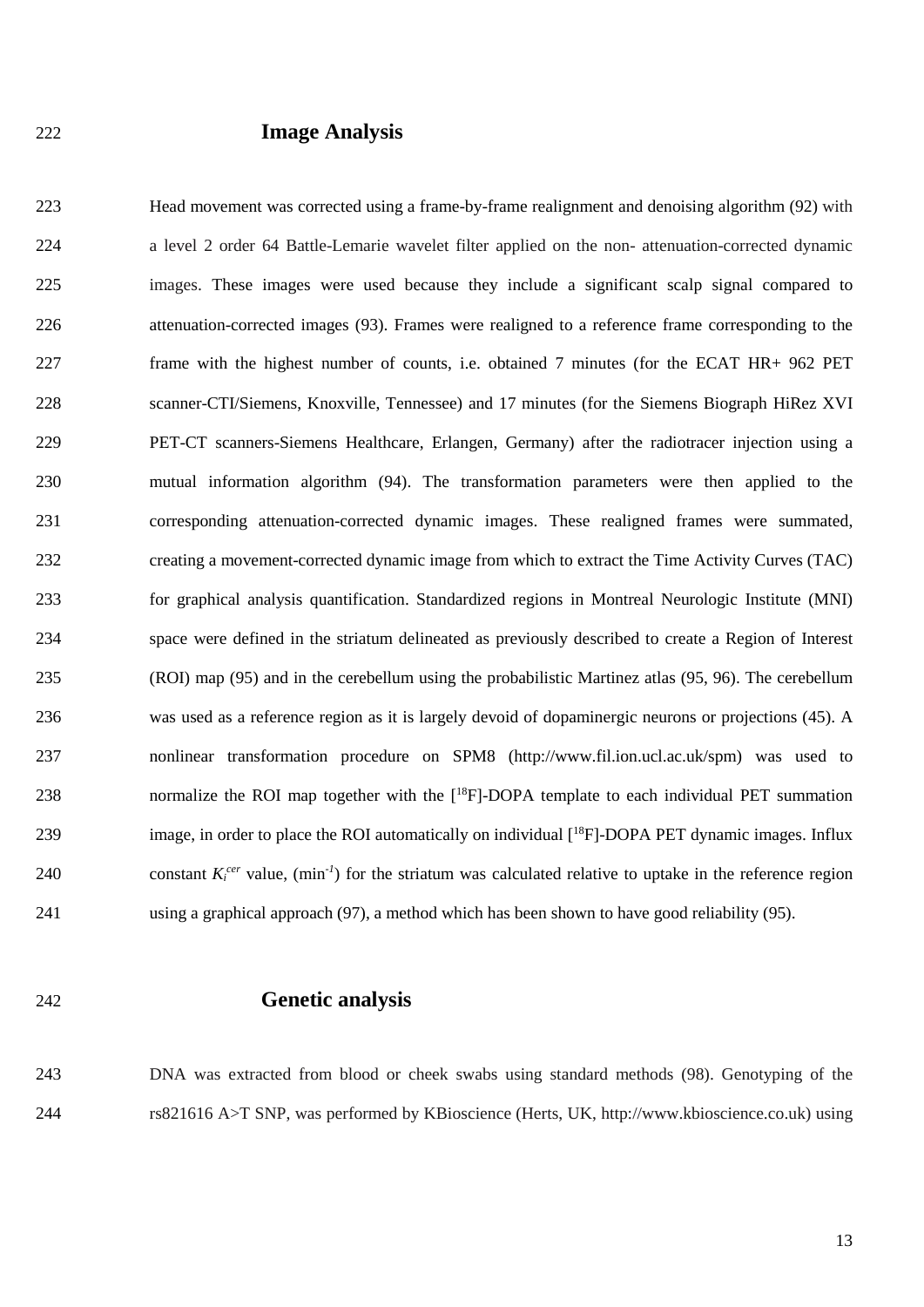245 a competitive allele specific Polymerase Chain Reaction system (CASP). Quality control procedures 246 included negative control (water) wells and duplicate wells.

247 **Statistical analysis** 

248 The normality of the distribution for all variables was examined using the Shapiro Wilk test, 249 inspection of Q-Q plots and skewness and kurtosis values within range of  $\pm$  2. Homogeneity of 250 variance was assessed with Levene's Test for Equality of Variances. An alpha threshold was set at 251 0.05 (two-tailed) for significance for all statistical comparisons. Statistical Package for the Social 252 Sciences (SPSS) version 24 was used for all statistical analysis (IBM, Armonk, N.Y.). All data are 253 shown as mean±SD. An univariate analysis of covariance (ANCOVA) was performed on 102 healthy 254 controls, with the DISC1 SNP Ser704Cys variation (serine homozygotes versus cysteine homozygotes 255 and heterozygotes) as the independent variable,  $K_i^{cer}$  in the striatum as the dependent variable and age, 256 gender, ethnicity (table 1) and the three PET scanners separately as covariates as these variables have 257 been previously found to influence dopamine synthesis capacity (99, 100). Effect sizes are reported as 258 partial eta squared. Independent t test and Mann-Whitney test were used to compare age and injected 259 dose.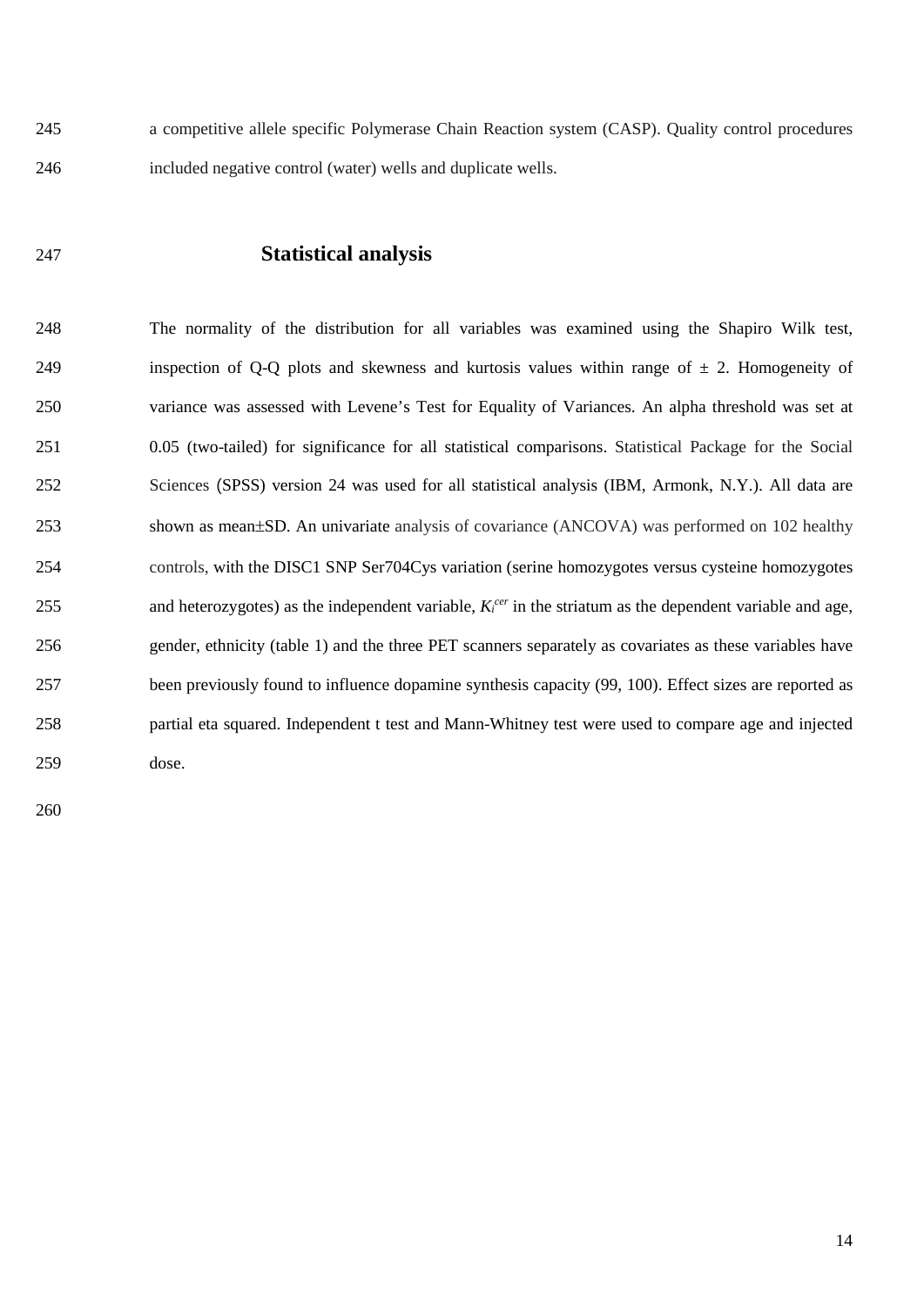### <sup>261</sup>**Acknowledgements**

262 We thank participants, all the staff at GE Imanet and Imanova for their assistance with this study and 263 Lucinda Hopkins for assistance with genotyping. This work was supported by a EU-FP7 MC-ITN IN-264 SENS grant (grant number 607616) to T.D., O.D.H., C.K., W.H. T.D. was supported by the National 265 Institute for Health Research (NIHR) at Oxford Health NHS Foundation Trust. A.F.P. and J.W in 266 Cardiff University were supported by funding from the Medical Research Council (MRC) Centre 267 (MR/L010305/1), Program Grant (G0800509) and Project Grant (MR/L011794/1). M.V. 268 was supported by the NIHR Biomedical Research Centre at South London and Maudsley NHS 269 Foundation Trust and King's College London. C.K. was supported by a grant from the Research 270 Commission of the Medical Faculty of the Heinrich Heine University Düsseldorf (#9772651). C.N. 271 was supported by March of Dimes Foundation (MC-A656-5DD30) and Medical Research Council 272 (MR/K004867/1). M.A.P.B. was supported by the NIHR, British Medical Association (BMA) and the 273 UCL Hospitals Neurosciences Biomedical Research Centre. W.H. was supported by an Academy of 274 Finland grant (no 259589). D.P. was supported by a UK National Institute for Health Research 275 fellowship (NIHR, PDF-2010-03-047), a Marie Curie Career Integration grant (FP7-PEOPLE-2013- 276 CIG-631952) and a Fundação para Ciência e Tecnologia (FCT) Investigator grant (IF/00787/2014). 277 O.D.H was supported by Medical Research Council-UK (no. MC-A656-5QD30), Maudsley Charity 278 (no. 666), Brain and Behavior Research Foundation, and Wellcome Trust (no. 094849/Z/10*/*Z) grants 279 and the National Institute for Health Research (NIHR) Biomedical Research Centre at South London 280 and Maudsley NHS Foundation Trust and King's College London.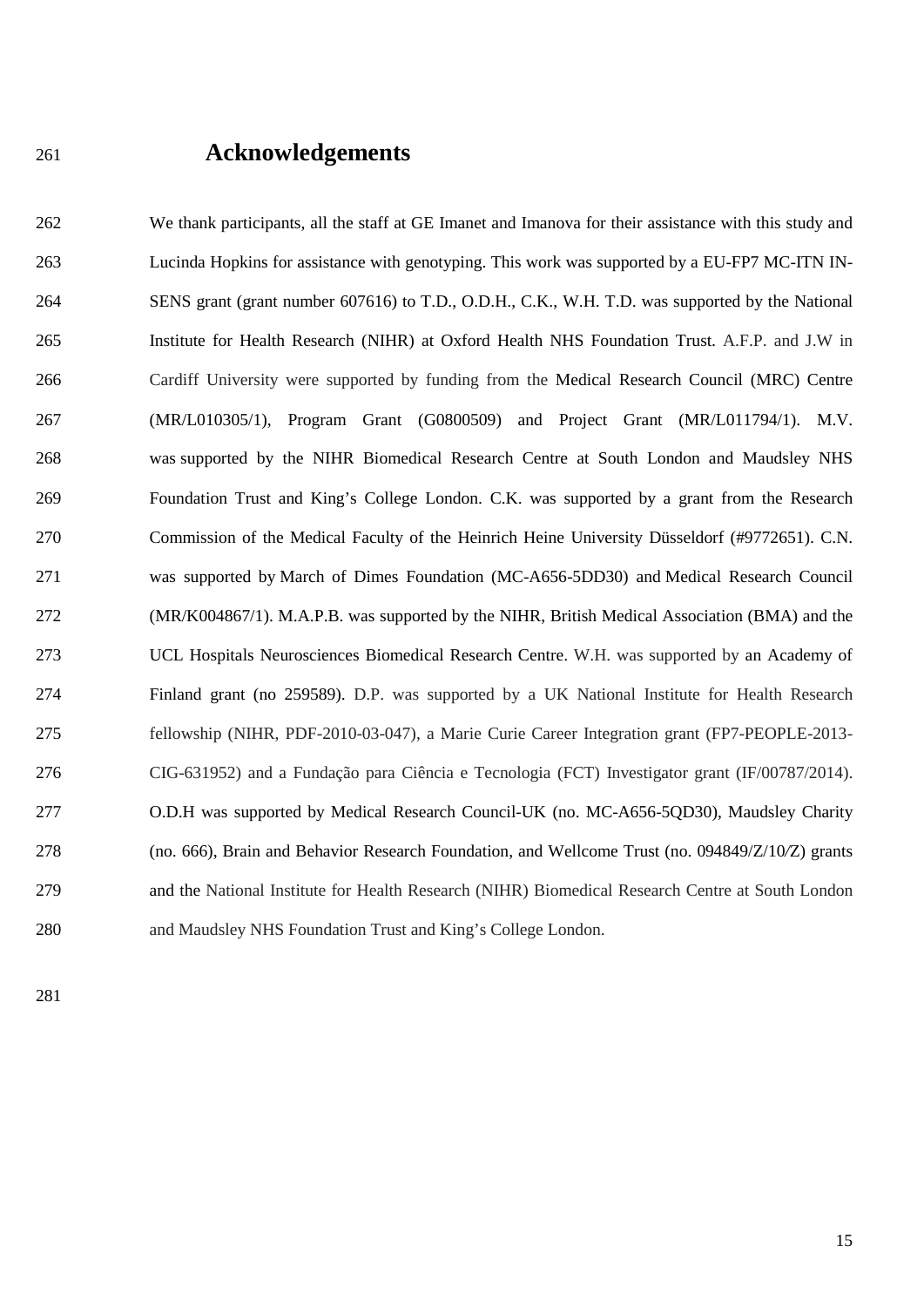### <sup>282</sup>**Conflicts of interest**

283 D.P. is a co-founder of the neuroimaging services company NeuroPsyAI, Ltd. O.D.H. has received 284 investigator-initiated research funding from and/or participated in advisory/ speaker meetings 285 organised by Angellini, Astra-Zeneca, Autifony, Biogen, BMS, Eli Lilly, Heptares, Jansenn, 286 Lundbeck, Lyden-Delta, Otsuka, Servier, Sunovion, Rand and Roche. Neither Dr Howes or his family 287 have been employed by or have holdings / a financial stake in any biomedical company. The views 288 expressed are those of the authors and not necessarily those of the NHS, the NIHR or the Department 289 of Health. All other authors do not declare any conflict of interest.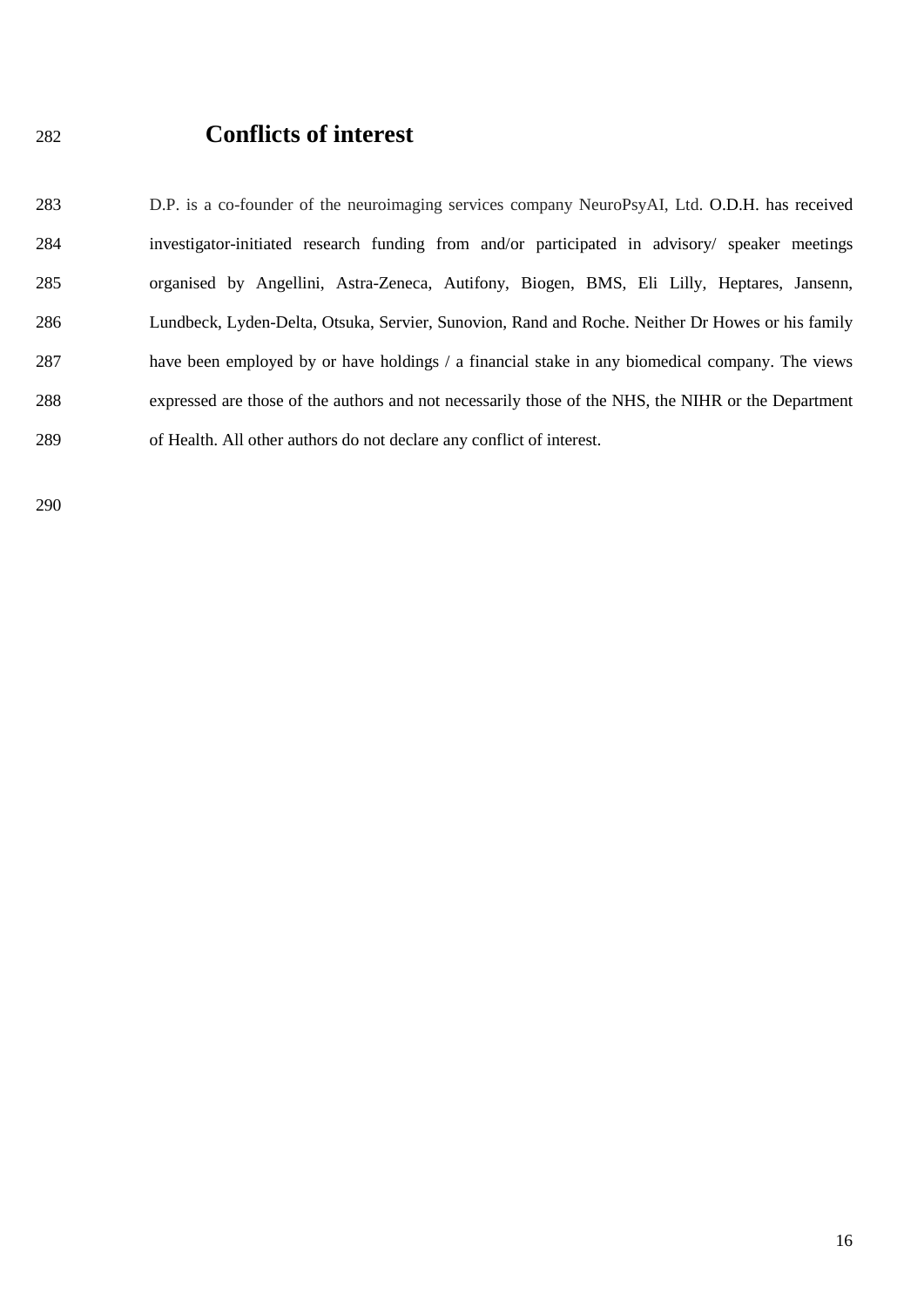### **References**

- 292 1 Meltzer, H.Y. and Stahl, S.M. (1976) The dopamine hypothesis of schizophrenia: a review. *Schizophrenia bulletin*, **2**, 19-76.
- 2 Howes, O.D., McCutcheon, R. and Stone, J. (2015) Glutamate and dopamine in schizophrenia: an update for the 21st century. *Journal of psychopharmacology*, **29**, 97-115.
- 3 Seeman, P., Lee, T., Chau-Wong, M. and Wong, K. (1976) Antipsychotic drug doses and neuroleptic/dopamine receptors. *Nature*, **261**, 717-719.
- 4 Creese, I., Burt, D.R. and Snyder, S.H. (1976) Dopamine receptors and average clinical doses. *Science*, **194**, 546.
- 5 van Rossum, J.M. (1966) The significance of dopamine-receptor blockade for the mechanism of action of neuroleptic drugs. *Archives internationales de pharmacodynamie et de therapie*, **160**, 492-494.
- 6 Berman, S.M., Kuczenski, R., McCracken, J.T. and London, E.D. (2009) Potential adverse effects of amphetamine treatment on brain and behavior: a review. *Molecular psychiatry*, **14**, 123-142.
- 7 Grant, K.M., LeVan, T.D., Wells, S.M., Li, M., Stoltenberg, S.F., Gendelman, H.E., Carlo, G. and Bevins, R.A. (2012) Methamphetamine-associated psychosis. *Journal of neuroimmune pharmacology : the official journal of the Society on NeuroImmune Pharmacology*, **7**, 113-139.
- 8 Connell, P.H. (1957) Amphetamine Psychosis. *Br Med J*, **1**, 582.
- 9 Curran, C., Byrappa, N. and McBride, A. (2004) Stimulant psychosis: systematic review. *The British journal of psychiatry : the journal of mental science*, **185**, 196-204.
- 10 Lieberman, J.A., Kane, J.M. and Alvir, J. (1987) Provocative tests with psychostimulant drugs in schizophrenia. *Psychopharmacology*, **91**, 415-433.
- 11 Howes, O.D., Kambeitz, J., Kim, E., Stahl, D., Slifstein, M., Abi-Dargham, A. and Kapur, S. (2012) The nature of dopamine dysfunction in schizophrenia and what this means for treatment. *Archives of general psychiatry*, **69**, 776-786.
- 12 Howes, O.D., Montgomery, A.J., Asselin, M.C., Murray, R.M., Valli, I., Tabraham, P., Bramon-Bosch, E., Valmaggia, L., Johns, L., Broome, M. *et al.* (2009) Elevated striatal dopamine function linked to prodromal signs of schizophrenia. *Archives of general psychiatry*, **66**, 13-20.
- 13 Egerton, A., Chaddock, C.A., Winton-Brown, T.T., Bloomfield, M.A., Bhattacharyya, S., Allen, P., McGuire, P.K. and Howes, O.D. (2013) Presynaptic striatal dopamine dysfunction in people at ultra-high risk for psychosis: findings in a second cohort. *Biological psychiatry*, **74**, 106-112.
- 14 Howes, O.D., Bose, S., Turkheimer, F., Valli, I., Egerton, A., Stahl, D., Valmaggia, L., Allen, P., Murray, R. and McGuire, P. (2011) Progressive increase in striatal dopamine synthesis capacity as patients develop psychosis: a PET study. *Molecular psychiatry*, **16**, 885-886.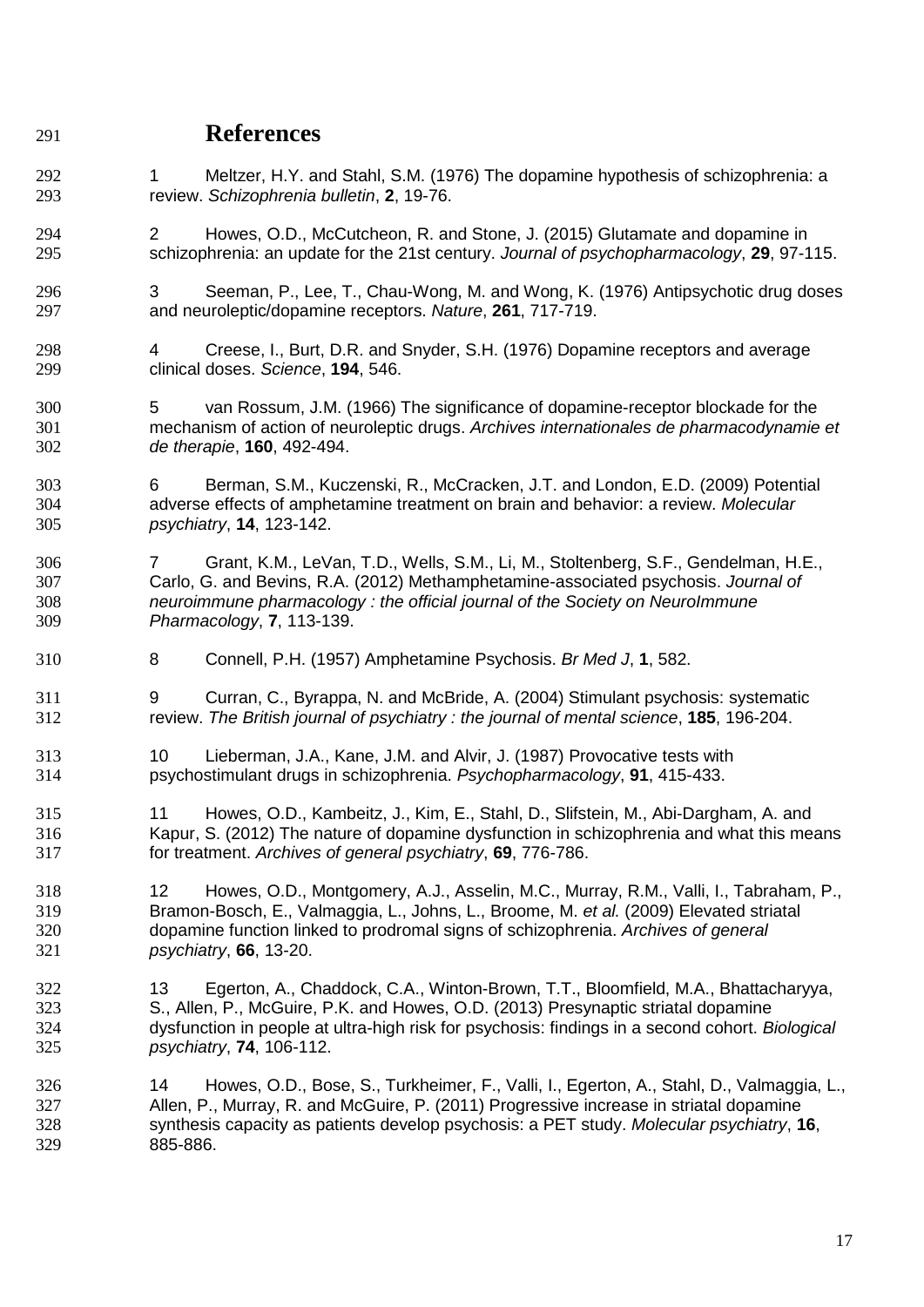- 15 Howes, O.D., McCutcheon, R., Owen, M.J. and Murray, R.M. (2017) The Role of Genes, Stress, and Dopamine in the Development of Schizophrenia. *Biological psychiatry*, **81**, 9-20.
- 16 St Clair, D., Blackwood, D., Muir, W., Carothers, A., Walker, M., Spowart, G., Gosden, C. and Evans, H.J. (1990) Association within a family of a balanced autosomal translocation with major mental illness. *Lancet*, **336**, 13-16.
- 17 Jacobs, P., Brunton, M., Frackiewicz, A., Newton, M., Cook, P. and Robson, E. (1970) Studies on a family with three cytogenetic markers. *Annals of Human Genetics (Lond)*, **33**, 325–336.
- 18 Millar, J.K., Wilson-Annan, J.C., Anderson, S., Christie, S., Taylor, M.S., Semple, C.A., Devon, R.S., St Clair, D.M., Muir, W.J., Blackwood, D.H. *et al.* (2000) Disruption of two novel genes by a translocation co-segregating with schizophrenia. *Hum Mol Genet*, **9**, 1415- 1423.
- 19 Blackwood, D.H., Fordyce, A., Walker, M.T., St Clair, D.M., Porteous, D.J. and Muir, W.J. (2001) Schizophrenia and affective disorders--cosegregation with a translocation at chromosome 1q42 that directly disrupts brain-expressed genes: clinical and P300 findings in a family. *American journal of human genetics*, **69**, 428-433.
- 20 Sachs, N.A., Sawa, A., Holmes, S.E., Ross, C.A., DeLisi, L.E. and Margolis, R.L. (2005) A frameshift mutation in Disrupted in Schizophrenia 1 in an American family with schizophrenia and schizoaffective disorder. *Molecular psychiatry*, **10**, 758-764.
- 21 Ekelund, J., Hennah, W., Hiekkalinna, T., Parker, A., Meyer, J., Lonnqvist, J. and Peltonen, L. (2004) Replication of 1q42 linkage in Finnish schizophrenia pedigrees. *Molecular psychiatry*, **9**, 1037-1041.
- 22 Ekelund, J., Hovatta, I., Parker, A., Paunio, T., Varilo, T., Martin, R., Suhonen, J., Ellonen, P., Chan, G., Sinsheimer, J.S. *et al.* (2001) Chromosome 1 loci in Finnish schizophrenia families. *Hum Mol Genet*, **10**, 1611-1617.
- 23 Hennah, W., Varilo, T., Kestila, M., Paunio, T., Arajarvi, R., Haukka, J., Parker, A., Martin, R., Levitzky, S., Partonen, T. *et al.* (2003) Haplotype transmission analysis provides evidence of association for DISC1 to schizophrenia and suggests sex-dependent effects. *Hum Mol Genet*, **12**, 3151-3159.
- 24 Lewis, C.M., Levinson, D.F., Wise, L.H., DeLisi, L.E., Straub, R.E., Hovatta, I., Williams, N.M., Schwab, S.G., Pulver, A.E., Faraone, S.V. *et al.* (2003) Genome scan meta-analysis of schizophrenia and bipolar disorder, part II: Schizophrenia. *American journal of human genetics*, **73**, 34-48.
- 25 Mathieson, I., Munafo, M.R. and Flint, J. (2012) Meta-analysis indicates that common variants at the DISC1 locus are not associated with schizophrenia. *Molecular psychiatry*, **17**, 634-641.
- 26 Farrell, M.S., Werge, T., Sklar, P., Owen, M.J., Ophoff, R.A., O'Donovan, M.C., Corvin, A., Cichon, S. and Sullivan, P.F. (2015) Evaluating historical candidate genes for schizophrenia. *Molecular psychiatry*, **20**, 555-562.
- 27 Sullivan, P.F. (2013) Questions about DISC1 as a genetic risk factor for schizophrenia. *Molecular psychiatry*, **18**, 1050-1052.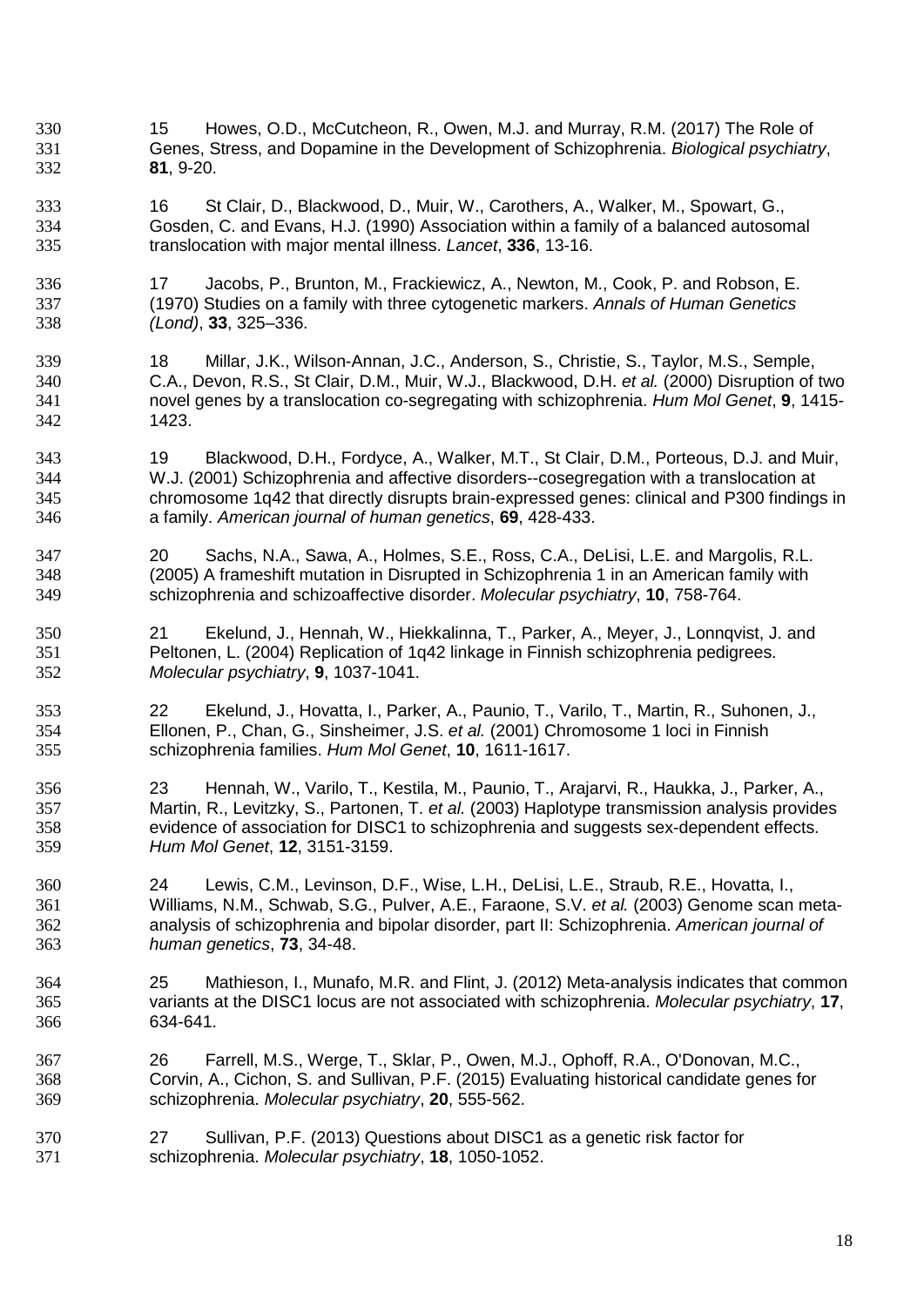- 28 Porteous, D.J., Thomson, P.A., Millar, J.K., Evans, K.L., Hennah, W., Soares, D.C., McCarthy, S., McCombie, W.R., Clapcote, S.J., Korth, C. *et al.* (2014) DISC1 as a genetic risk factor for schizophrenia and related major mental illness: response to Sullivan. *Molecular psychiatry*, **19**, 141-143.
- 29 Brandon, N.J., Millar, J.K., Korth, C., Sive, H., Singh, K.K. and Sawa, A. (2009) Understanding the role of DISC1 in psychiatric disease and during normal development. *The Journal of neuroscience : the official journal of the Society for Neuroscience*, **29**, 12768- 12775.
- 30 Porteous, D.J., Millar, J.K., Brandon, N.J. and Sawa, A. (2011) DISC1 at 10: connecting psychiatric genetics and neuroscience. *Trends in molecular medicine*, **17**, 699- 706.
- 31 Hennah, W., Thomson, P., McQuillin, A., Bass, N., Loukola, A., Anjorin, A., Blackwood, D., Curtis, D., Deary, I.J., Harris, S.E. *et al.* (2009) DISC1 association, heterogeneity and interplay in schizophrenia and bipolar disorder. *Molecular psychiatry*, **14**, 865-873.
- 32 Tomppo, L., Hennah, W., Miettunen, J., Jarvelin, M.R., Veijola, J., Ripatti, S., Lahermo, P., Lichtermann, D., Peltonen, L. and Ekelund, J. (2009) Association of variants in DISC1 with psychosis-related traits in a large population cohort. *Archives of general psychiatry*, **66**, 134-141.
- 33 Brandon, N.J. and Sawa, A. (2011) Linking neurodevelopmental and synaptic theories of mental illness through DISC1. *Nature reviews. Neuroscience*, **12**, 707-722.
- 34 Niwa, M., Jaaro-Peled, H., Tankou, S., Seshadri, S., Hikida, T., Matsumoto, Y., Cascella, N.G., Kano, S., Ozaki, N., Nabeshima, T. *et al.* (2013) Adolescent stress-induced epigenetic control of dopaminergic neurons via glucocorticoids. *Science*, **339**, 335-339.
- 35 Jaaro-Peled, H., Niwa, M., Foss, C.A., Murai, R., de Los Reyes, S., Kamiya, A., Mateo, Y., O'Donnell, P., Cascella, N.G., Nabeshima, T. *et al.* (2013) Subcortical dopaminergic deficits in a DISC1 mutant model: a study in direct reference to human molecular brain imaging. *Hum Mol Genet*, **22**, 1574-1580.
- 36 Niwa, M., Kamiya, A., Murai, R., Kubo, K., Gruber, A.J., Tomita, K., Lu, L., Tomisato, S., Jaaro-Peled, H., Seshadri, S. *et al.* (2010) Knockdown of DISC1 by in utero gene transfer disturbs postnatal dopaminergic maturation in the frontal cortex and leads to adult behavioral deficits. *Neuron*, **65**, 480-489.
- 37 Nakai, T., Nagai, T., Wang, R., Yamada, S., Kuroda, K., Kaibuchi, K. and Yamada, K. (2014) Alterations of GABAergic and dopaminergic systems in mutant mice with disruption of exons 2 and 3 of the Disc1 gene. *Neurochemistry international*, **74**, 74-83.
- 38 Dahoun, T., Trossbach, S.V., Brandon, N.J., Korth, C. and Howes, O.D. (2017) The impact of Disrupted-in-Schizophrenia 1 (DISC1) on the dopaminergic system: a systematic review. *Translational psychiatry*, **7**, e1015.
- 39 Duff, B.J., Macritchie, K.A., Moorhead, T.W., Lawrie, S.M. and Blackwood, D.H. (2013) Human brain imaging studies of DISC1 in schizophrenia, bipolar disorder and depression: a systematic review. *Schizophr Res*, **147**, 1-13.
- 40 Roskoski, R., Jr. (2012) ERK1/2 MAP kinases: structure, function, and regulation. *Pharmacol Res*, **66**, 105-143.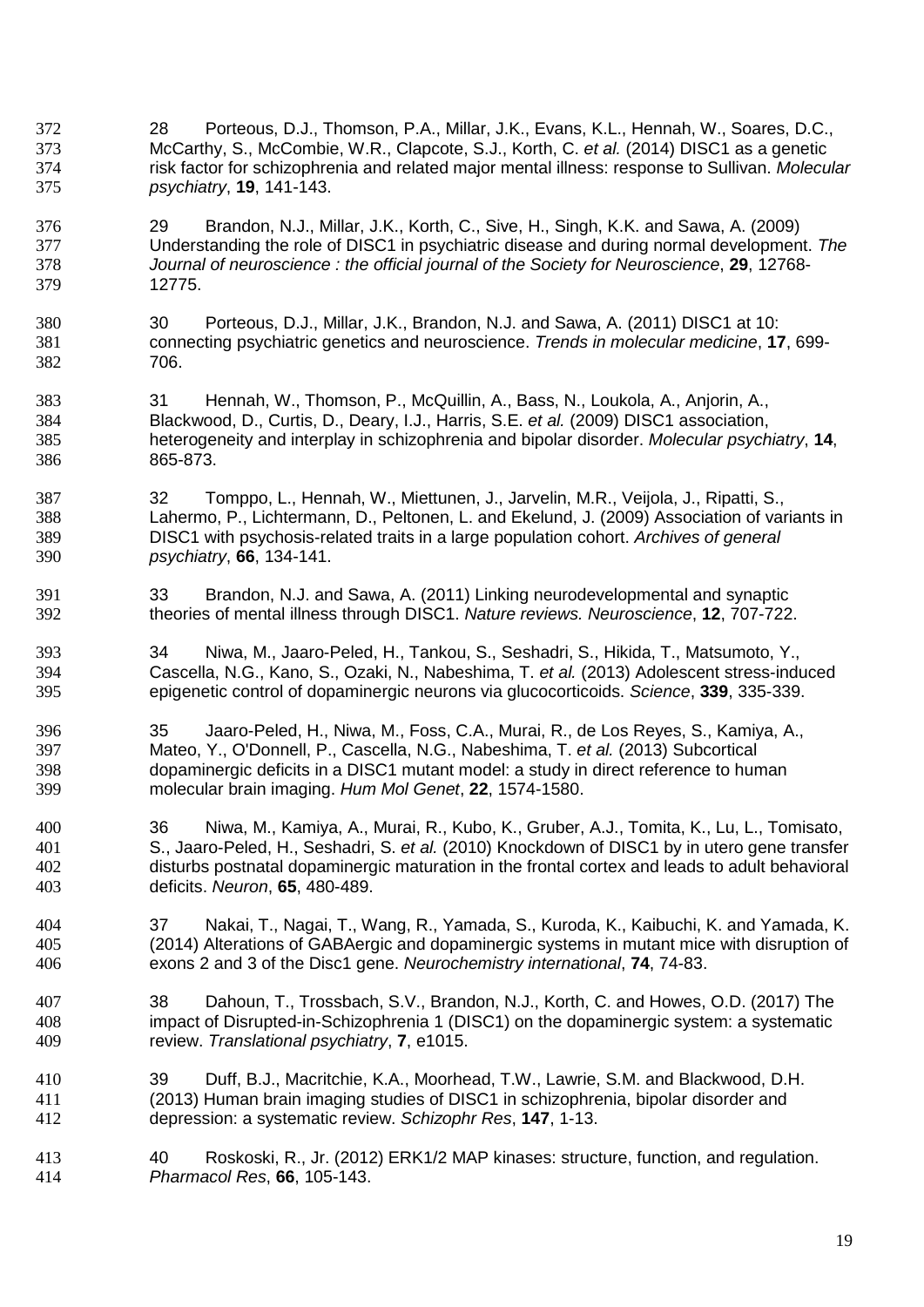- 41 Lindgren, N., Goiny, M., Herrera-Marschitz, M., Haycock, J.W., Hokfelt, T. and Fisone, G. (2002) Activation of extracellular signal-regulated kinases 1 and 2 by depolarization stimulates tyrosine hydroxylase phosphorylation and dopamine synthesis in rat brain. *The European journal of neuroscience*, **15**, 769-773.
- 42 Guo, Z., Du, X. and Iacovitti, L. (1998) Regulation of tyrosine hydroxylase gene expression during transdifferentiation of striatal neurons: changes in transcription factors binding the AP-1 site. *The Journal of neuroscience : the official journal of the Society for Neuroscience*, **18**, 8163-8174.
- 43 Daubner, S.C., Le, T. and Wang, S. (2011) Tyrosine hydroxylase and regulation of dopamine synthesis. *Archives of biochemistry and biophysics*, **508**, 1-12.
- 44 Haycock, J.W. (2002) Peptide substrates for ERK1/2: structure-function studies of serine 31 in tyrosine hydroxylase. *Journal of neuroscience methods*, **116**, 29-34.
- 45 Kumakura, Y. and Cumming, P. (2009) PET studies of cerebral levodopa metabolism: a review of clinical findings and modeling approaches. *The Neuroscientist : a review journal bringing neurobiology, neurology and psychiatry*, **15**, 635-650.
- 46 Kyono, K., Takashima, T., Katayama, Y., Kawasaki, T., Zochi, R., Gouda, M., Kuwahara, Y., Takahashi, K., Wada, Y., Onoe, H. *et al.* (2011) Use of [18F]FDOPA-PET for in vivo evaluation of dopaminergic dysfunction in unilaterally 6-OHDA-lesioned rats. *EJNMMI Res*, **1**, 25.
- 47 Hashimoto, R., Numakawa, T., Ohnishi, T., Kumamaru, E., Yagasaki, Y., Ishimoto, T., Mori, T., Nemoto, K., Adachi, N., Izumi, A. *et al.* (2006) Impact of the DISC1 Ser704Cys polymorphism on risk for major depression, brain morphology and ERK signaling. *Hum Mol Genet*, **15**, 3024-3033.
- 48 Callicott, J.H., Straub, R.E., Pezawas, L., Egan, M.F., Mattay, V.S., Hariri, A.R., Verchinski, B.A., Meyer-Lindenberg, A., Balkissoon, R., Kolachana, B. *et al.* (2005) Variation in DISC1 affects hippocampal structure and function and increases risk for schizophrenia. *Proceedings of the National Academy of Sciences of the United States of America*, **102**, 8627-8632.
- 49 Song, W., Li, W., Feng, J., Heston, L.L., Scaringe, W.A. and Sommer, S.S. (2008) Identification of high risk DISC1 structural variants with a 2% attributable risk for schizophrenia. *Biochemical and biophysical research communications*, **367**, 700-706.
- 50 Qu, M., Tang, F., Yue, W., Ruan, Y., Lu, T., Liu, Z., Zhang, H., Han, Y., Zhang, D., Wang, F. *et al.* (2007) Positive association of the Disrupted-in-Schizophrenia-1 gene (DISC1) with schizophrenia in the Chinese Han population. *American journal of medical genetics. Part B, Neuropsychiatric genetics : the official publication of the International Society of Psychiatric Genetics*, **144B**, 266-270.
- 51 Luo, X., Jin, C., Zhou, Z., Liu, X., Zhang, F., Zhang, F., Zhu, J., Wang, Y., Cheng, Z. and Shugart, Y.Y. (2015) New findings support the association of DISC1 genetic variants with susceptibility to schizophrenia in the Han Chinese population. *Psychiatry research*, **228**, 966-968.
- 52 He, B.S., Zhang, L.Y., Pan, Y.Q., Lin, K., Zhang, L.L., Sun, H.L., Gao, T.Y., Su, T.Q., Wang, S.K. and Zhu, C.B. (2016) Association of the DISC1 and NRG1 genetic polymorphisms with schizophrenia in a Chinese population. *Gene*, **590**, 293-297.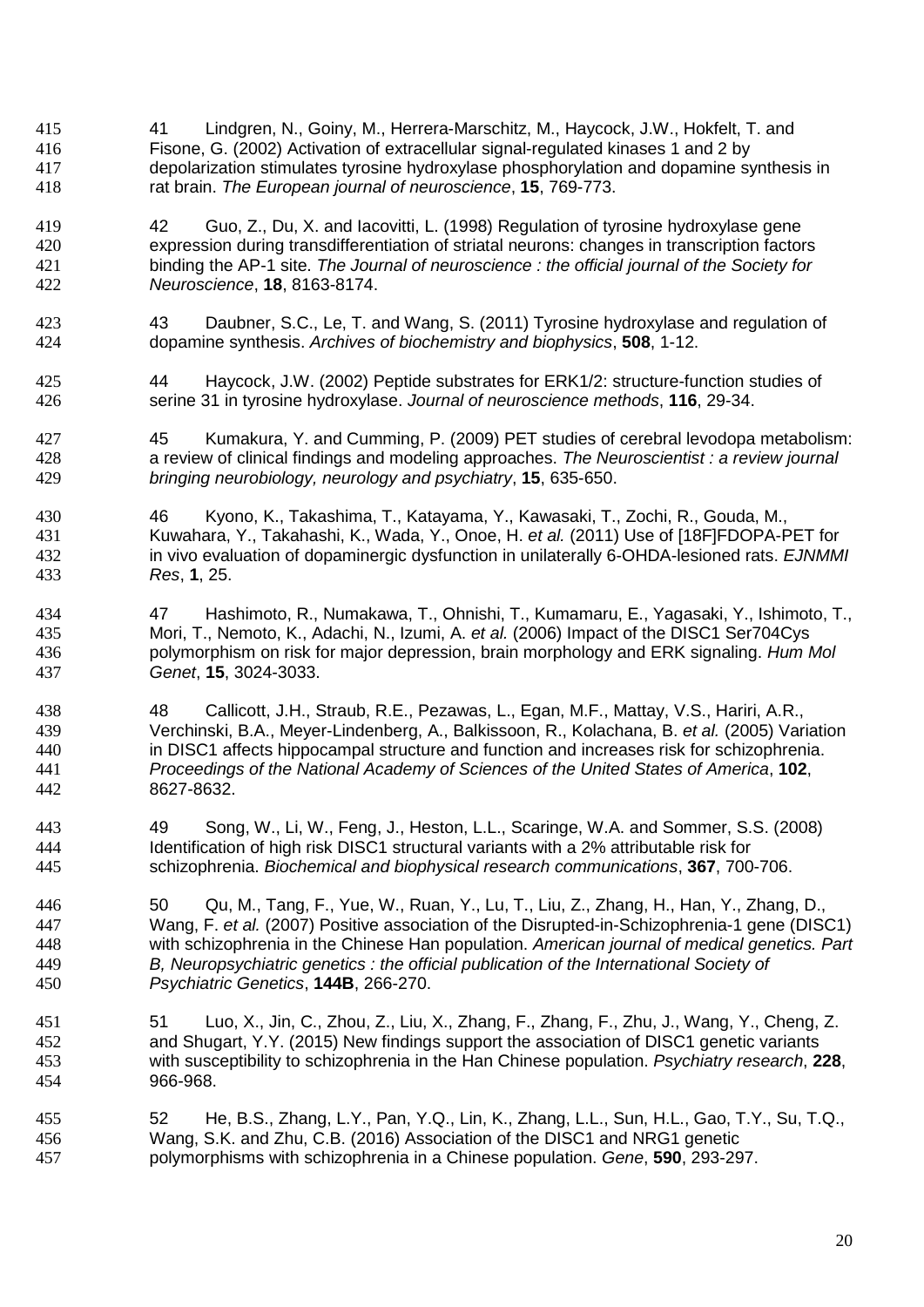- 53 Schumacher, J., Laje, G., Abou Jamra, R., Becker, T., Muhleisen, T.W., Vasilescu, C., Mattheisen, M., Herms, S., Hoffmann, P., Hillmer, A.M. *et al.* (2009) The DISC locus and schizophrenia: evidence from an association study in a central European sample and from a meta-analysis across different European populations. *Hum Mol Genet*, **18**, 2719-2727.
- 54 Kinoshita, M., Numata, S., Tajima, A., Ohi, K., Hashimoto, R., Shimodera, S., Imoto, I., Itakura, M., Takeda, M. and Ohmori, T. (2012) Meta-analysis of association studies between DISC1 missense variants and schizophrenia in the Japanese population. *Schizophr Res*, **141**, 271-273.
- 55 Ratta-Apha, W., Hishimoto, A., Mouri, K., Shiroiwa, K., Sasada, T., Yoshida, M., Supriyanto, I., Ueno, Y., Asano, M., Shirakawa, O. *et al.* (2013) Association analysis of the DISC1 gene with schizophrenia in the Japanese population and DISC1 immunoreactivity in the postmortem brain. *Neuroscience research*, **77**, 222-227.
- 56 Wang, H.Y., Liu, Y., Yan, J.W., Hu, X.L., Zhu, D.M., Xu, X.T. and Li, X.S. (2017) Gene polymorphisms of DISC1 is associated with schizophrenia: Evidence from a meta-analysis. *Progress in neuro-psychopharmacology & biological psychiatry*, **81**, 64-73.
- 57 Schizophrenia Working Group of the Psychiatric Genomics, C. (2014) Biological insights from 108 schizophrenia-associated genetic loci. *Nature*, **511**, 421-427.
- 58 Pardiñas, A.F., Holmans, P., Pocklington, A.J., Escott-Price, V., Ripke, S., Carrera, N., Legge, S.E., Bishop, S., Cameron, D., Hamshere, M.L. *et al.* (2016) Common schizophrenia alleles are enriched in mutation-intolerant genes and maintained by background selection. *bioRxiv*, in press.
- 59 Harrison, P.J. (2014) Recent genetic findings in schizophrenia and their therapeutic relevance. *Journal of psychopharmacology*, in press.
- 60 Corvin, A. and Sullivan, P.F. (2016) What Next in Schizophrenia Genetics for the Psychiatric Genomics Consortium? *Schizophrenia bulletin*, **42**, 538-541.
- 61 McClellan, J. and King, M.C. (2010) Genomic analysis of mental illness: a changing landscape. *Jama*, **303**, 2523-2524.
- 62 Niwa, M., Cash-Padgett, T., Kubo, K.I., Saito, A., Ishii, K., Sumitomo, A., Taniguchi, Y., Ishizuka, K., Jaaro-Peled, H., Tomoda, T. *et al.* (2016) DISC1 a key molecular lead in psychiatry and neurodevelopment: No-More Disrupted-in-Schizophrenia 1. *Molecular psychiatry*, **21**, 1488-1489.
- 63 Kim, H.J., Park, H.J., Jung, K.H., Ban, J.Y., Ra, J., Kim, J.W., Park, J.K., Choe, B.K., Yim, S.V., Kwon, Y.K. *et al.* (2008) Association study of polymorphisms between DISC1 and schizophrenia in a Korean population. *Neuroscience letters*, **430**, 60-63.
- 64 Vazquez-Bourgon, J., Mata, I., Roiz-Santianez, R., Ayesa-Arriola, R., Suarez Pinilla, P., Tordesillas-Gutierrez, D., Vazquez-Barquero, J.L. and Crespo-Facorro, B. (2014) A Disrupted-in-Schizophrenia 1 Gene Variant is Associated with Clinical Symptomatology in Patients with First-Episode Psychosis. *Psychiatry investigation*, **11**, 186-191.
- 65 DeRosse, P., Hodgkinson, C.A., Lencz, T., Burdick, K.E., Kane, J.M., Goldman, D. and Malhotra, A.K. (2007) Disrupted in schizophrenia 1 genotype and positive symptoms in schizophrenia. *Biological psychiatry*, **61**, 1208-1210.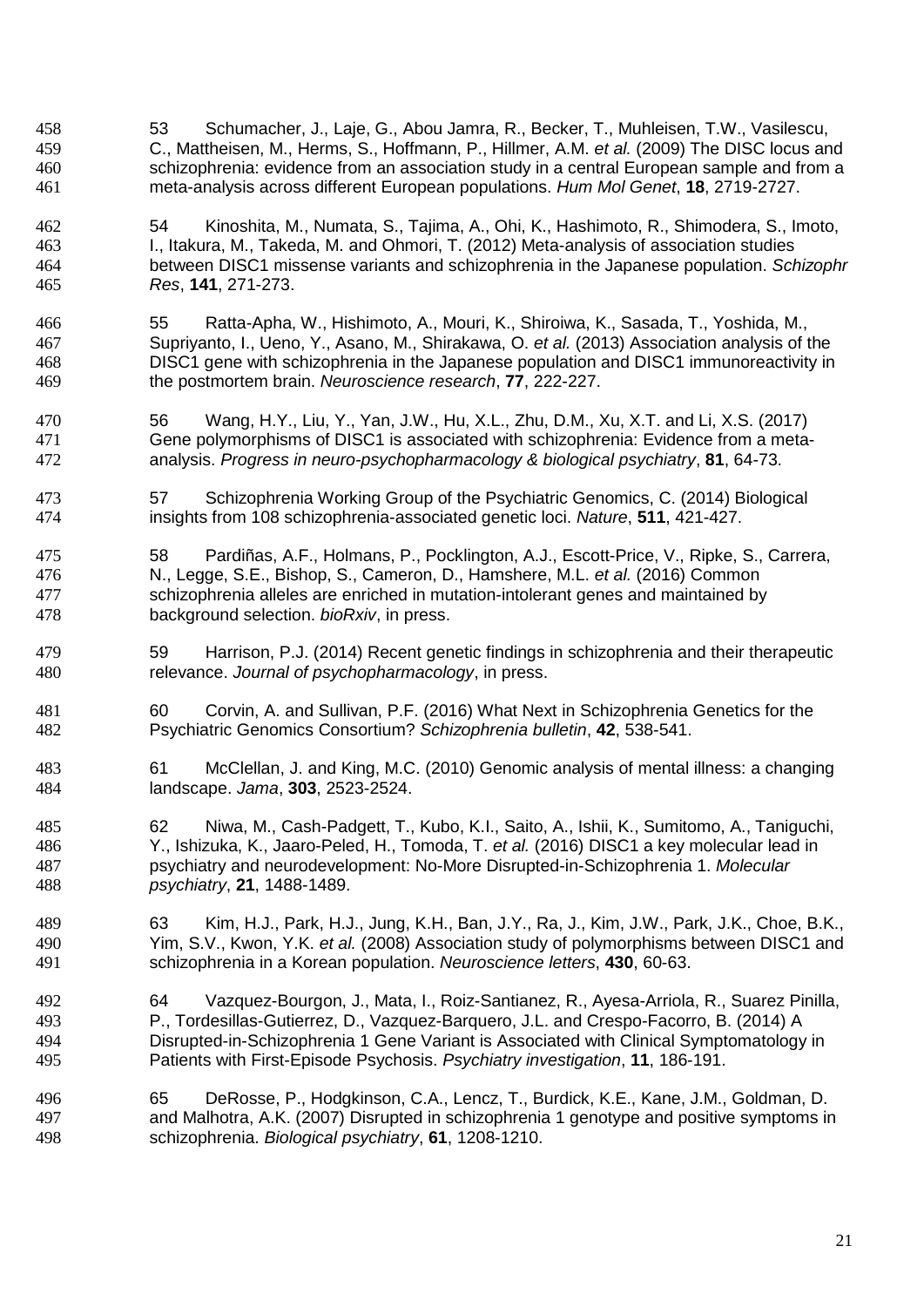- 66 Howes, O.D., Bose, S.K., Turkheimer, F., Valli, I., Egerton, A., Valmaggia, L.R., Murray, R.M. and McGuire, P. (2011) Dopamine synthesis capacity before onset of psychosis: a prospective [18F]-DOPA PET imaging study. *The American journal of psychiatry*, **168**, 1311-1317.
- 67 Pardinas, A.F., Holmans, P., Pocklington, A.J., Escott-Price, V., Ripke, S., Carrera, N., Legge, S.E., Bishop, S., Cameron, D., Hamshere, M.L. *et al.* (2018) Common schizophrenia alleles are enriched in mutation-intolerant genes and in regions under strong background selection. *Nature genetics*, **50**, 381-389.
- 68 Owen, M.J., Sawa, A. and Mortensen, P.B. (2016) Schizophrenia. *Lancet*, **388**, 86- 97.
- 69 Leliveld, S.R., Hendriks, P., Michel, M., Sajnani, G., Bader, V., Trossbach, S., Prikulis, I., Hartmann, R., Jonas, E., Willbold, D. *et al.* (2009) Oligomer assembly of the C-terminal DISC1 domain (640-854) is controlled by self-association motifs and disease-associated polymorphism S704C. *Biochemistry*, **48**, 7746-7755.
- 70 Kamiya, A., Tomoda, T., Chang, J., Takaki, M., Zhan, C., Morita, M., Cascio, M.B., Elashvili, S., Koizumi, H., Takanezawa, Y. *et al.* (2006) DISC1-NDEL1/NUDEL protein interaction, an essential component for neurite outgrowth, is modulated by genetic variations of DISC1. *Hum Mol Genet*, **15**, 3313-3323.
- 71 Burdick, K.E., Kamiya, A., Hodgkinson, C.A., Lencz, T., DeRosse, P., Ishizuka, K., Elashvili, S., Arai, H., Goldman, D., Sawa, A. *et al.* (2008) Elucidating the relationship between DISC1, NDEL1 and NDE1 and the risk for schizophrenia: evidence of epistasis and competitive binding. *Hum Mol Genet*, **17**, 2462-2473.
- 72 Soares, D.C., Carlyle, B.C., Bradshaw, N.J. and Porteous, D.J. (2011) DISC1: Structure, Function, and Therapeutic Potential for Major Mental Illness. *ACS chemical neuroscience*, **2**, 609-632.
- 73 Bradshaw, N.J. and Porteous, D.J. (2012) DISC1-binding proteins in neural development, signalling and schizophrenia. *Neuropharmacology*, **62**, 1230-1241.
- 74 Niwa, M., Lee, R.S., Tanaka, T., Okada, K., Kano, S. and Sawa, A. (2016) A critical period of vulnerability to adolescent stress: epigenetic mediators in mesocortical dopaminergic neurons. *Hum Mol Genet*, **25**, 1370-1381.
- 75 Palo, O.M., Antila, M., Silander, K., Hennah, W., Kilpinen, H., Soronen, P., Tuulio-Henriksson, A., Kieseppa, T., Partonen, T., Lonnqvist, J. *et al.* (2007) Association of distinct allelic haplotypes of DISC1 with psychotic and bipolar spectrum disorders and with underlying cognitive impairments. *Hum Mol Genet*, **16**, 2517-2528.
- 76 Ram Murthy, A., Purushottam, M., Kiran Kumar, H.B., ValliKiran, M., Krishna, N., Jayramu Sriharsha, K., Janardhan Reddy, Y.C., Ghosh, S. and Jain, S. (2012) Gender-specific association of TSNAX/DISC1 locus for schizophrenia and bipolar affective disorder in South Indian population. *J Hum Genet*, **57**, 523-530.
- 77 Ashok, A.H., Marques, T.R., Jauhar, S., Nour, M.M., Goodwin, G.M., Young, A.H. and Howes, O.D. (2017) The dopamine hypothesis of bipolar affective disorder: the state of the art and implications for treatment. *Molecular psychiatry*, **22**, 666-679.
- 78 Jauhar, S., Nour, M.M., Veronese, M., Rogdaki, M., Bonoldi, I., Azis, M., Turkheimer, F., McGuire, P., Young, A.H. and Howes, O.D. (2017) A Test of the Transdiagnostic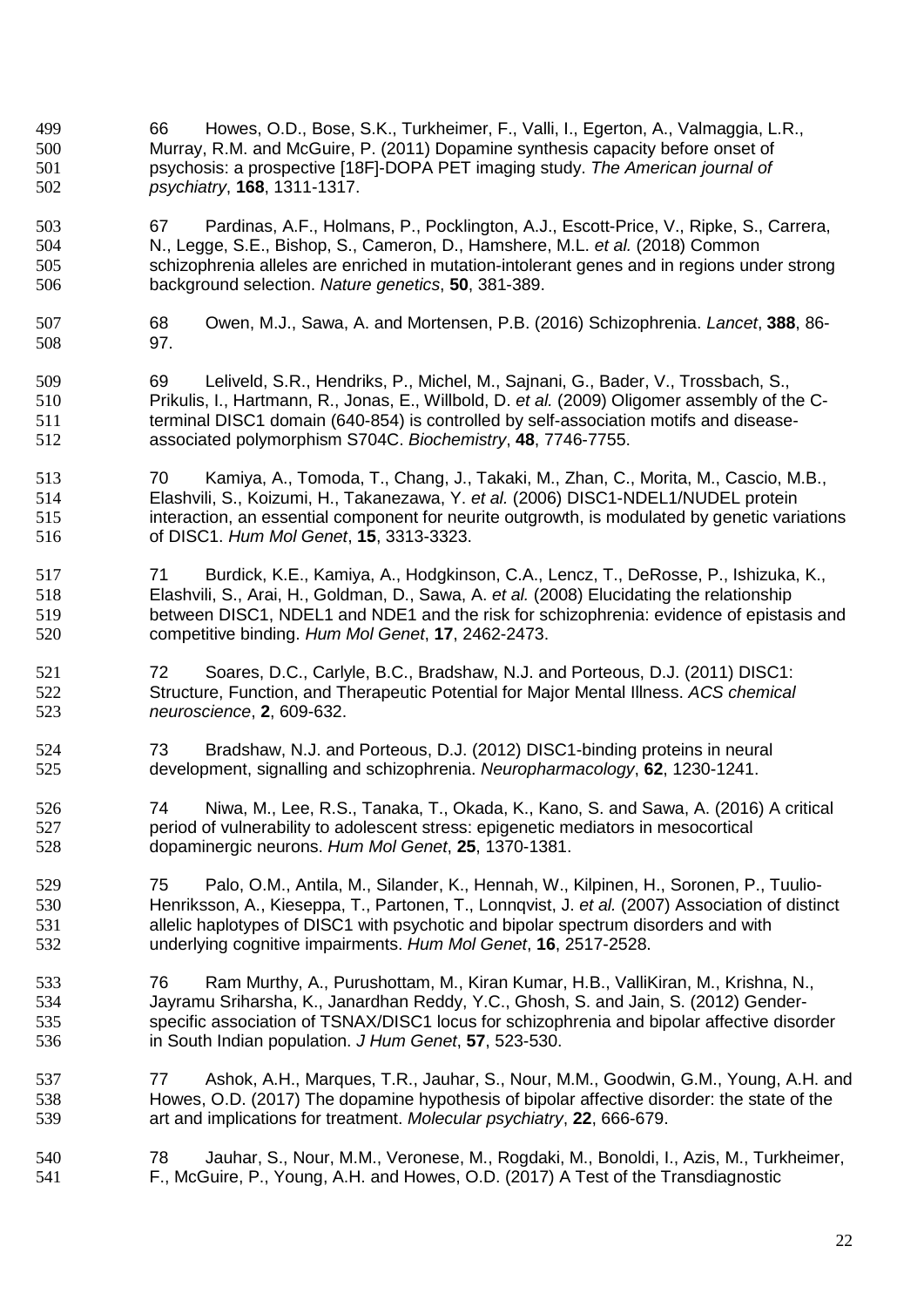- Dopamine Hypothesis of Psychosis Using Positron Emission Tomographic Imaging in Bipolar Affective Disorder and Schizophrenia. *JAMA psychiatry*, **74**, 1206-1213.
- 79 Bragulat, V., Paillere-Martinot, M.L., Artiges, E., Frouin, V., Poline, J.B. and Martinot, J.L. (2007) Dopaminergic function in depressed patients with affective flattening or with impulsivity: [18F]fluoro-L-dopa positron emission tomography study with voxel-based analysis. *Psychiatry research*, **154**, 115-124.

80 Martinot, M., Bragulat, V., Artiges, E., Dolle, F., Hinnen, F., Jouvent, R. and Martinot, J. (2001) Decreased presynaptic dopamine function in the left caudate of depressed patients with affective flattening and psychomotor retardation. *The American journal of psychiatry*, **158**, 314-316.

- 81 Prata, D.P., Mechelli, A., Fu, C.H., Picchioni, M., Kane, F., Kalidindi, S., McDonald, C., Kravariti, E., Toulopoulou, T., Miorelli, A. *et al.* (2008) Effect of disrupted-in-schizophrenia-1 on pre-frontal cortical function. *Molecular psychiatry*, **13**, 915-917, 909.
- 82 Liu, B., Fan, L., Cui, Y., Zhang, X., Hou, B., Li, Y., Qin, W., Wang, D., Yu, C. and Jiang, T. (2015) DISC1 Ser704Cys impacts thalamic-prefrontal connectivity. *Brain structure & function*, **220**, 91-100.
- 83 Di Giorgio, A., Blasi, G., Sambataro, F., Rampino, A., Papazacharias, A., Gambi, F., Romano, R., Caforio, G., Rizzo, M., Latorre, V. *et al.* (2008) Association of the SerCys DISC1 polymorphism with human hippocampal formation gray matter and function during memory encoding. *The European journal of neuroscience*, **28**, 2129-2136.
- 84 First, Michael B., Spitzer, Robert L, Gibbon Miriam and Williams, J.B.W. (1996) Structured Clinical Interview for DSM-IV Axis I Disorders. *American Psychiatric Press, Inc.,* , in press.
- 85 Bloomfield, M.A., Pepper, F., Egerton, A., Demjaha, A., Tomasi, G., Mouchlianitis, E., Maximen, L., Veronese, M., Turkheimer, F., Selvaraj, S. *et al.* (2014) Dopamine function in cigarette smokers: an [(1)(8)F]-DOPA PET study. *Neuropsychopharmacology : official publication of the American College of Neuropsychopharmacology*, **39**, 2397-2404.
- 86 Bloomfield, M.A., Morgan, C.J., Egerton, A., Kapur, S., Curran, H.V. and Howes, O.D. (2014) Dopaminergic function in cannabis users and its relationship to cannabis-induced psychotic symptoms. *Biological psychiatry*, **75**, 470-478.
- 87 Jauhar, S., Veronese, M., Rogdaki, M., Bloomfield, M., Natesan, S., Turkheimer, F., Kapur, S. and Howes, O.D. (2017) Regulation of dopaminergic function: an [18F]-DOPA PET apomorphine challenge study in humans. *Translational psychiatry*, **7**, e1027.
- 88 Froudist-Walsh, S., Bloomfield, M.A., Veronese, M., Kroll, J., Karolis, V.R., Jauhar, S., Bonoldi, I., McGuire, P.K., Kapur, S., Murray, R.M. *et al.* (2017) The effect of perinatal brain injury on dopaminergic function and hippocampal volume in adult life. *eLife*, **6**.
- 89 Salokangas, R.K., Vilkman, H., Ilonen, T., Taiminen, T., Bergman, J., Haaparanta, M., Solin, O., Alanen, A., Syvalahti, E. and Hietala, J. (2000) High levels of dopamine activity in the basal ganglia of cigarette smokers. *The American journal of psychiatry*, **157**, 632-634.
- 90 Garnett, E.S., Firnau, G. and Nahmias, C. (1983) Dopamine visualized in the basal ganglia of living man. *Nature*, **305**, 137-138.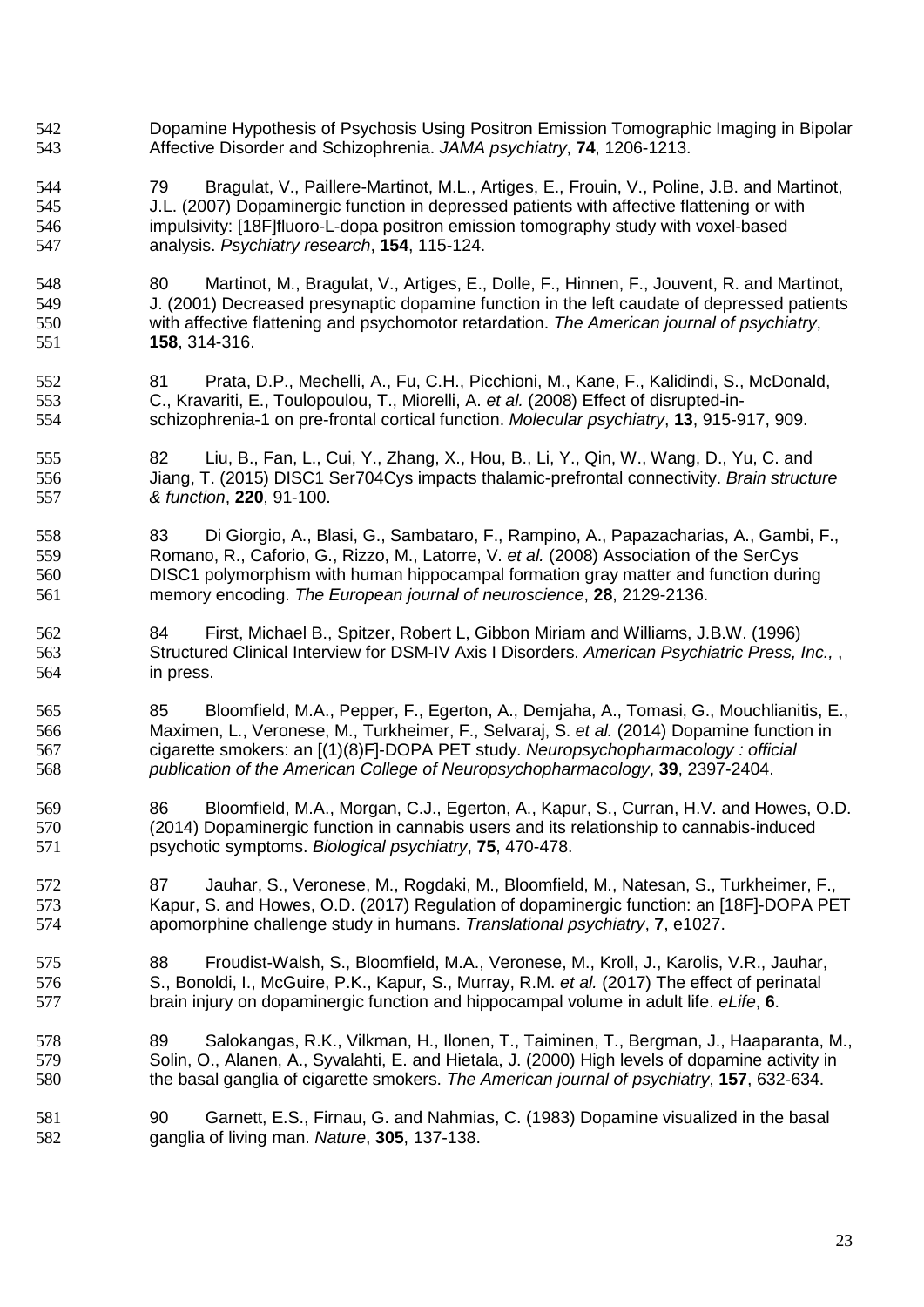- 91 Sawle, G.V., Burn, D.J., Morrish, P.K., Lammertsma, A.A., Snow, B.J., Luthra, S., Osman, S. and Brooks, D.J. (1994) The effect of entacapone (OR-611) on brain [18F]-6-L-fluorodopa metabolism: implications for levodopa therapy of Parkinson's disease. *Neurology*, **44**, 1292-1297.
- 92 Turkheimer, F.E., Brett, M., Visvikis, D. and Cunningham, V.J. (1999) Multiresolution analysis of emission tomography images in the wavelet domain. *Journal of cerebral blood flow and metabolism : official journal of the International Society of Cerebral Blood Flow and Metabolism*, **19**, 1189-1208.
- 93 Bose, S.K., Turkheimer, F.E., Howes, O.D., Mehta, M.A., Cunliffe, R., Stokes, P.R. and Grasby, P.M. (2008) Classification of schizophrenic patients and healthy controls using [18F] fluorodopa PET imaging. *Schizophr Res*, **106**, 148-155.
- 94 Studholme, C., Hill, D.L. and Hawkes, D.J. (1997) Automated three-dimensional registration of magnetic resonance and positron emission tomography brain images by multiresolution optimization of voxel similarity measures. *Medical physics*, **24**, 25-35.
- 95 Egerton, A., Demjaha, A., McGuire, P., Mehta, M.A. and Howes, O.D. (2010) The test-retest reliability of 18F-DOPA PET in assessing striatal and extrastriatal presynaptic dopaminergic function. *NeuroImage*, **50**, 524-531.
- 96 Martinez, D., Slifstein, M., Broft, A., Mawlawi, O., Hwang, D.R., Huang, Y., Cooper, T., Kegeles, L., Zarahn, E., Abi-Dargham, A. *et al.* (2003) Imaging human mesolimbic dopamine transmission with positron emission tomography. Part II: amphetamine-induced dopamine release in the functional subdivisions of the striatum. *Journal of cerebral blood flow and metabolism : official journal of the International Society of Cerebral Blood Flow and Metabolism*, **23**, 285-300.
- 97 Patlak, C.S. and Blasberg, R.G. (1985) Graphical evaluation of blood-to-brain transfer constants from multiple-time uptake data. Generalizations. *Journal of cerebral blood flow and metabolism : official journal of the International Society of Cerebral Blood Flow and Metabolism*, **5**, 584-590.
- 98 Freeman, B., Smith, N., Curtis, C., Huckett, L., Mill, J. and Craig, I.W. (2003) DNA from buccal swabs recruited by mail: evaluation of storage effects on long-term stability and suitability for multiplex polymerase chain reaction genotyping. *Behavior genetics*, **33**, 67-72.
- 99 Kumakura, Y., Vernaleken, I., Buchholz, H.G., Borghammer, P., Danielsen, E., Grunder, G., Heinz, A., Bartenstein, P. and Cumming, P. (2010) Age-dependent decline of steady state dopamine storage capacity of human brain: an FDOPA PET study. *Neurobiology of aging*, **31**, 447-463.
- 100 Egerton, A., Howes, O.D., Houle, S., McKenzie, K., Valmaggia, L.R., Bagby, M.R., Tseng, H.H., Bloomfield, M.A., Kenk, M., Bhattacharyya, S. *et al.* (2017) Elevated Striatal Dopamine Function in Immigrants and Their Children: A Risk Mechanism for Psychosis. *Schizophrenia bulletin*, **43**, 293-301.
-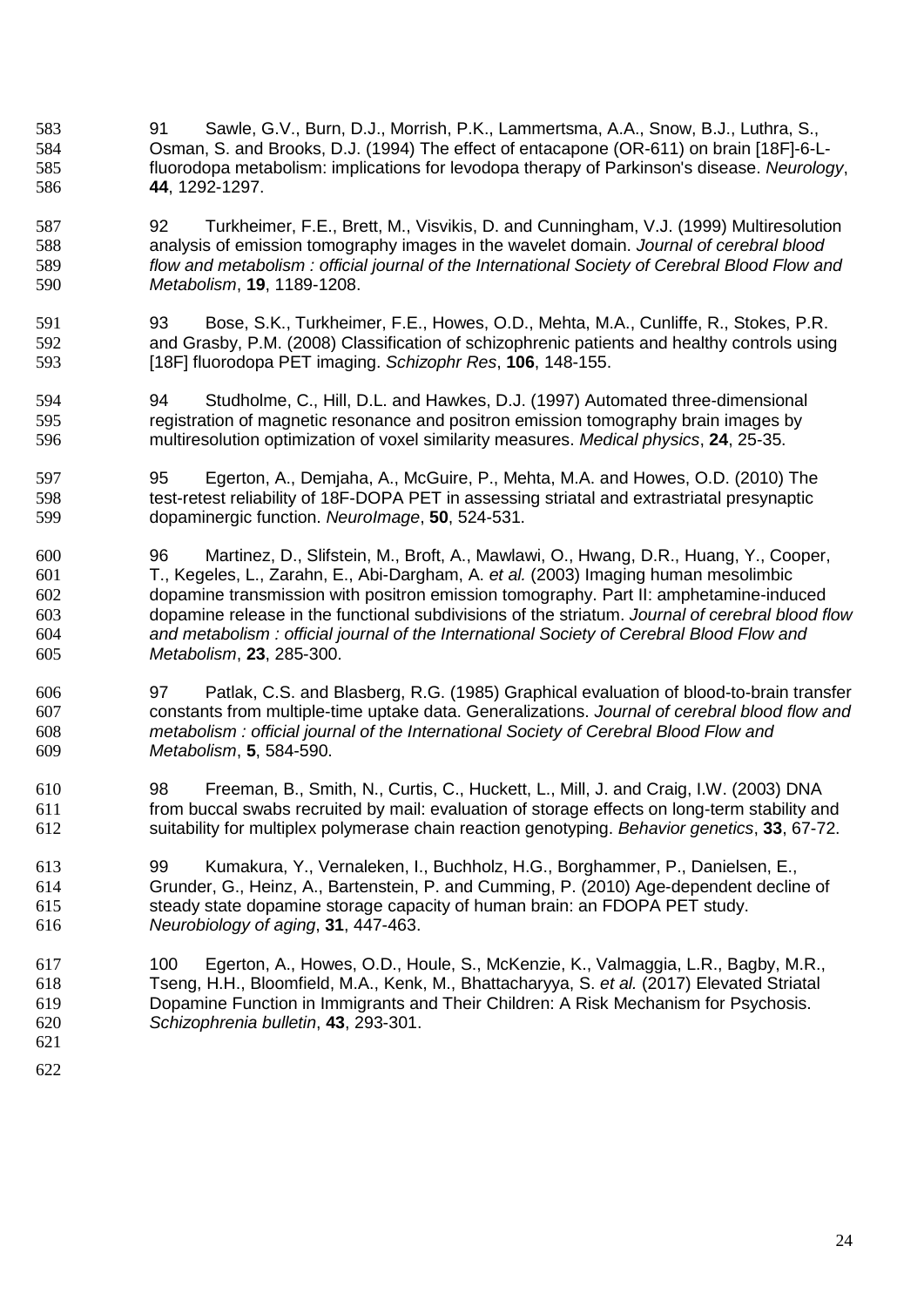| 623 | <b>Legend to Figure</b>                                                                                                                  |
|-----|------------------------------------------------------------------------------------------------------------------------------------------|
| 624 | Figure 1: Mean (SEM) striatal dopamine synthesis capacity $(Kicer$ value, min <sup>-1</sup> ) in DISC1 rs821616 cysteine homozygotes and |
| 625 | heterozygotes (TT and TA, N=56) and <i>DISC1</i> rs821616 serine homozygotes (AA, N=46). Dopamine synthesis capacity was                 |
| 626 | significantly increased in serine homozygotes compared with cysteine homozygotes and heterozygotes ( $F(1,96)=6.555$ ,                   |
| 627 | $p=0.012$ ).                                                                                                                             |
| 628 |                                                                                                                                          |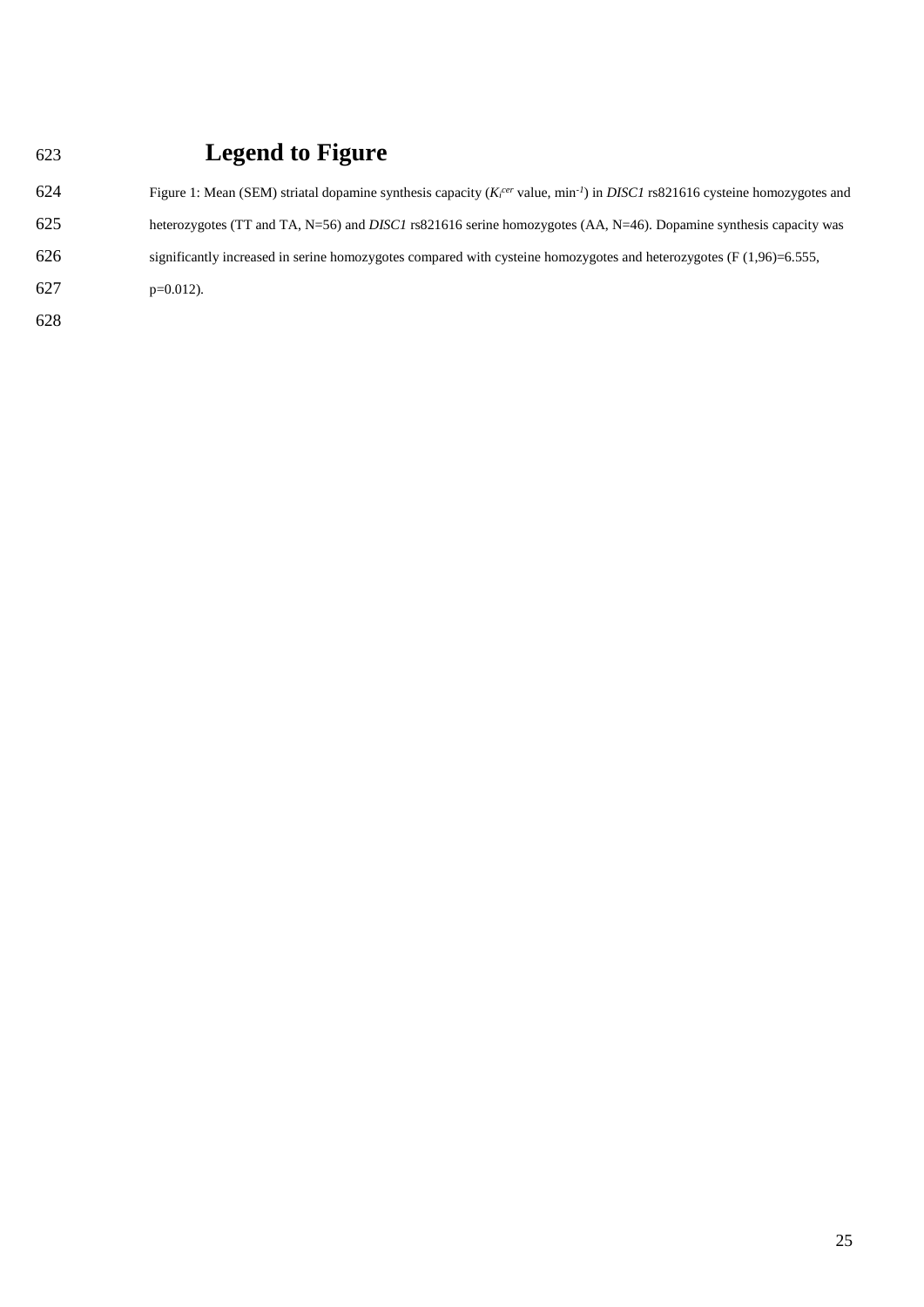# <sup>629</sup>**Table**

| Table 1                                                                                                              |                | <b>DISC1 SNP rs821616</b>                 |                       |                       |
|----------------------------------------------------------------------------------------------------------------------|----------------|-------------------------------------------|-----------------------|-----------------------|
|                                                                                                                      | <b>Total</b>   | cysteine homozygotes<br>and heterozygotes | serine<br>homozygotes | P value               |
| <b>Total genotype counts</b>                                                                                         | 102            | 45 (AT) and 11 (TT)                       | 46 (AA)               |                       |
| <b>Females</b>                                                                                                       | 46             | 21                                        | 25                    |                       |
| <b>PET</b> scanner 1                                                                                                 | 35             | 19                                        | 16                    | $0.549$ iii           |
| <b>PET</b> scanner 2                                                                                                 | 33             | 16                                        | 17                    |                       |
| <b>PET</b> scanner 3                                                                                                 | 34             | 21                                        | 13                    |                       |
|                                                                                                                      |                |                                           |                       |                       |
| Age                                                                                                                  | 30.2(9.3)      | 31.5(9.9)                                 | 28.6(8.4)             | $0.115^{i}$           |
| <b>Tobacco smoking</b>                                                                                               | 75             | 43                                        | 32                    | $0.411$ <sup>ii</sup> |
| status (nonsmoker)                                                                                                   |                |                                           |                       |                       |
| <b>Tobacco smoking</b>                                                                                               | 27             | 13                                        | 14                    |                       |
| status (smoker)                                                                                                      |                |                                           |                       |                       |
| Radioactivity injected                                                                                               | 157.7(16.2)    | 156.6(16.2)                               | 159.2(16.4)           | $0.529$ ii            |
| (MBq)                                                                                                                |                |                                           |                       |                       |
| <b>White European</b>                                                                                                | 70             | 35                                        | 35                    |                       |
| <b>Black British/other</b>                                                                                           | 22             | 15                                        | 7                     |                       |
| <b>Asian British/other</b>                                                                                           | $\overline{5}$ | 3                                         | $\overline{2}$        | $0.503$ iii           |
| <b>Mixed ethnicity</b>                                                                                               | $\overline{5}$ | $\overline{3}$                            | $\overline{2}$        |                       |
| All data $\pm$ SD.<br><sup>i</sup> Independent t test<br><sup>ii</sup> Mann-Whitney U test<br>iii Pearson Chi-Square |                |                                           |                       |                       |

630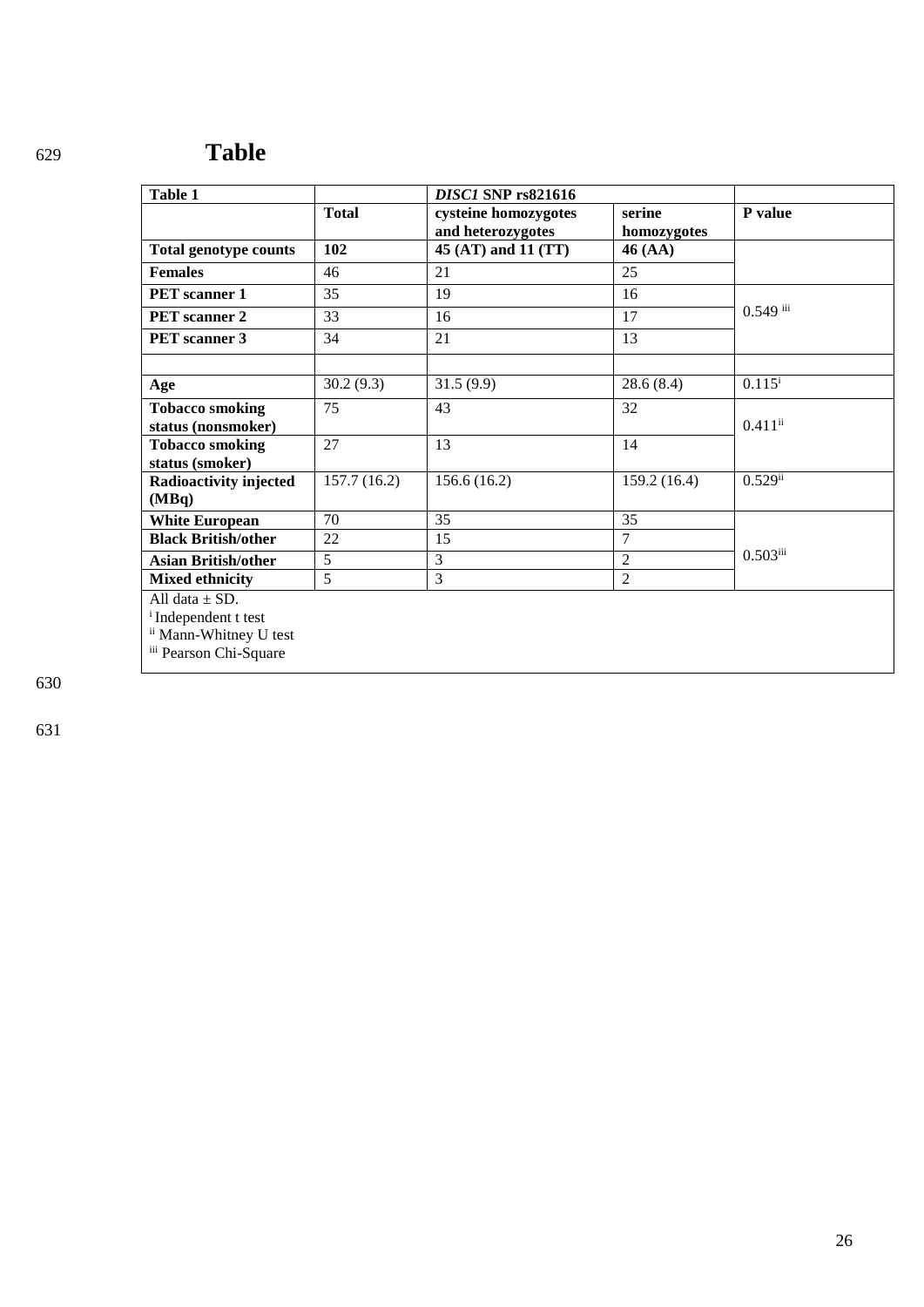# <sup>632</sup>**Abbreviations**

| 633 | Analysis of covariance (ANCOVA)                                                        |
|-----|----------------------------------------------------------------------------------------|
| 634 | Competitive allele specific Polymerase Chain Reaction system (CASP)                    |
| 635 | Cysteine (cys)                                                                         |
| 636 | Disrupted-in-Schizophrenia 1 (DISC1)                                                   |
| 637 | Extracellular signal-regulated protein Kinases 1 and 2 (ERK1/2)                        |
| 638 | Genome-wide association study (GWAS)                                                   |
| 639 | Montreal Neurologic Institute (MNI)                                                    |
| 640 | Nuclear distribution element-like 1 (NDEL1)                                            |
| 641 | <b>Nuclear Distribution Element 1 (NDE1)</b>                                           |
| 642 | Pericentrin (PCNT)                                                                     |
| 643 | Pericentriolar material 1 (PCM1)                                                       |
| 644 | Phosphodiesterase 4B (PDE4B)                                                           |
| 645 | Positron Emission Tomography (PET)                                                     |
| 646 | Serine (ser)                                                                           |
| 647 | Single-Nucleotide Polymorphism (SNP)                                                   |
| 648 | Statistical Package for the Social Sciences (SPSS)                                     |
| 649 | Structured Clinical Interview for DSM-IV Axis 1 Disorders, Clinician Version (SCID-CV) |
| 650 | Time Activity Curves (TAC)                                                             |
| 651 | $[{}^{18}F]$ fluoro-3,4-dihydroxyphenyl-L-alanine (F-DOPA)                             |